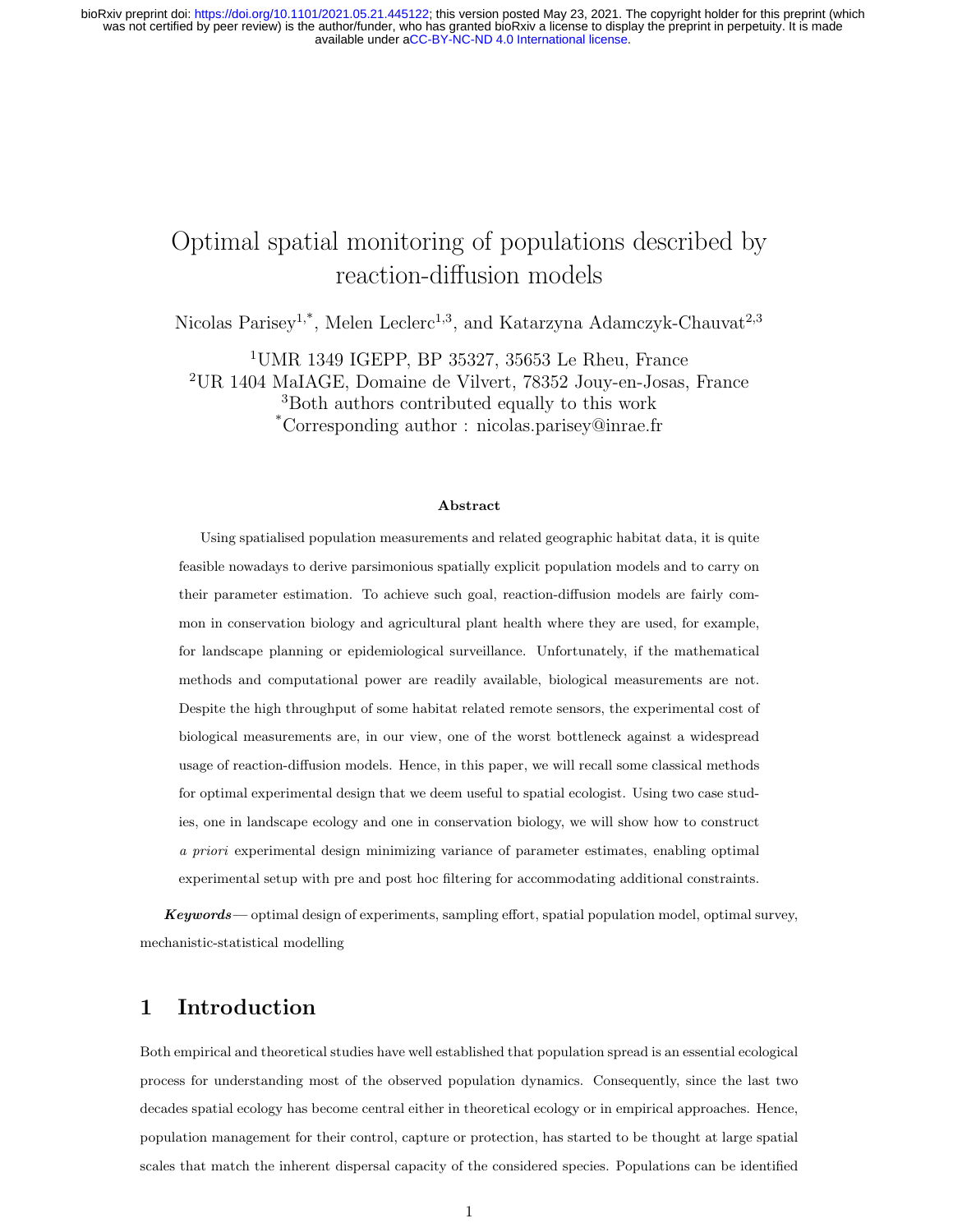and monitored using various strategies (e.g. tracking, trapping). However, despite the development of new technologies and devices for ecological monitoring (e.g. imaging sensors for animal detection [\[1\]](#page-21-0), autonomous Unmanned Aerial Vehicle [\[2\]](#page-21-1)), the survey of many species on large areas remains challenging, costly and empirically guided.

The growing interest for space in ecology has been accompanied by a proliferation of models and statistical methods for analyzing and predicting the spatial distribution of populations. Nowadays, existing statistical methods allows one to infer the dynamics of spreading populations from noisy and sparse data. However, statistical inference of spatio-temporal models from common monitoring data can be subject to practical identifiability issues and is often associated with an important uncertainty on parameters estimates. Thus, given the inherent difficulty of collecting spatial data on most population, model-based forecasts are still associated with an important uncertainty, which could theoretically be reduced by more dense and efficient monitoring strategies.

When planning a survey of population over a large area, one has to make some choices giving financial and human constraints: which observational method (transects, traps), where and when to start the survey, the number and times for repeating the survey. These questions can either be addressed empirically or using model-based techniques that can be organized into three major groups of methods [\[3\]](#page-21-2). The first group transform the problem into a state-estimation one by augmenting the state vector [\[4\]](#page-21-3). The second group is based on random fields theory [\[5\]](#page-21-4) whereas the third group corresponds to the classical theory of the design of experiments [\[3\]](#page-21-2). We can also point out a fourth group that consists in adopting an heuristic to find the best sampling strategies among tested situations [\[6\]](#page-21-5). Based on either of these groups, methods for designing ecological sampling has already been addressed by several authors [\[7,](#page-21-6) [8\]](#page-21-7) but it has not yet percolated in the modellers community and is still seldom considered in population ecology. The use of optimal design of experiments is perhaps one the lesser known method [\[9\]](#page-21-8) whereas it is well developed for optimal sensor placements in spatially-distributed systems with non-linear dynamics models [\[3\]](#page-21-2). It corresponds to an entire branch of statistics that provides criterion measuring the amount of information about unknown model parameters carried out by the observed data. Here, "experiments" is taken sensus lacto and refers to controlled observations of populations within their living areas that are planned under statistically optimal conditions given the constraints of available resources.

In this study we use the optimal design of experiments to tackle the question of ecological monitoring of populations described by reaction-diffusion models. This type of partial differential equations originally emerged in chemistry for analyzing the change in space and time of chemical substances before becoming one of the most important mathematical model for the study of spreading dynamical processes in biology and ecology. Here, we consider reaction-diffusion equations that provides a parsimonious description of a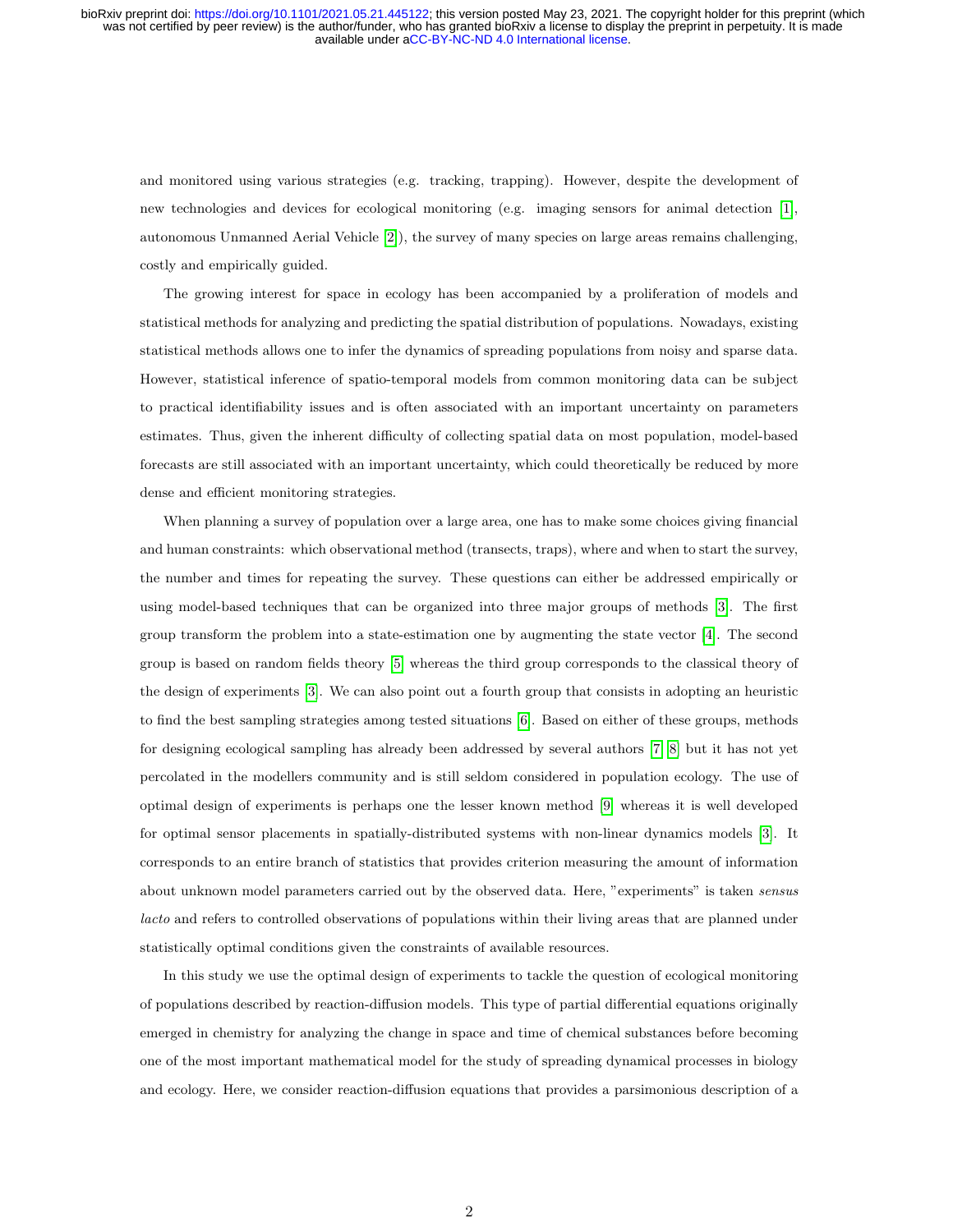spreading population in a domain  $\Omega$  included in  $\mathbb{R}^2$ :

$$
\frac{\partial u(x,t)}{\partial t} = D(x)\Delta u(x,t) + f(u,x,t)
$$
\n(1)

where  $u(x, t)$  is the population density at time t and location  $x \in \Omega$ ,  $D(x)$  corresponds to the dispersion rate at x,  $\Delta u(x, t)$  is the Laplace operator that describes the random movement of individuals, and  $f(u, x, t)$ is a general reaction function accounting for local birth, death and interactions within the spreading population. To fully describe the system, one needs to define some boundary conditions on  $\Omega$  as well as initial conditions  $u_0(x) = u(0, x)$ .

In addition to their ability to capture the essential observed patterns of spreading populations, reactiondiffusion systems have been well studied by mathematicians for a long time. Thus, though the mathematical and the numerical analysis of some reaction-diffusion equations still challenge mathematicians, several systems are now well characterized and understood. The most popular one is the Fisher-KPP system, that applies in ecology, for which  $D(x) = D$  and the reaction term accounts for a limiting carrying capacity of the environment  $f(u, x, t) = u(1 - u)$ . Parameter estimation of mechanistic PDE models from noisy observational data, obtained during common population monitoring strategies, can be performed using different statistical methods. In any case, one needs to link the mechanistic PDE model that describes the changes in space and time of the population density with a probabilistic model describing the observation process. This approach refers to the physical-statistical or mechanistic-statistical models that are specific instances of the more general hierarchical state-space model framework [\[10,](#page-21-9) [11,](#page-21-10) [12\]](#page-22-0). Such approach has been successfully used for inferring spatio-temporal processes on large areas for invasive and beneficial insects [\[13,](#page-22-1) [14,](#page-22-2) [15\]](#page-22-3), plant diseases [\[16\]](#page-22-4) or aquatic and terrestrial mammal species [\[17\]](#page-22-5). As illustrated by [\[8\]](#page-21-7), the optimal design of experiments can be applied on mechanistic-statistical systems for ecological monitoring, but is yet poorly considered by both modellers and ecologists collecting spatio-temporal data.

In this article we first introduce the main concepts of the optimal design of experiments applied on mechanistic-statistical systems for population dynamics. Then, we consider two example populations whose spatio-temporal dynamics is described by reaction-diffusion equations, but monitored with different strategies : beneficial insects for agriculture that are monitored using Barber pitfall traps at various locations within the landscape [\[13\]](#page-22-1), and invasive wild horses that are counted during aircraft transects [\[18\]](#page-22-6). Assuming that the more realistic degree of freedom in the existing monitoring designs is the choice of the locations of observations we consider static designs, where locations of sampled populations are fixed before the start of the survey and don't change in time, and focus on the spatial aspect of monitoring. We use D-optimal designs that define optimal locations for population observation and show how this framework can help to design ecological monitoring strategies over large areas under identical constraints. We finish the paper by discussing the use of the optimal design of experiments framework to improve the monitoring of populations over large areas, especially to reduce the cost of sampling and support the link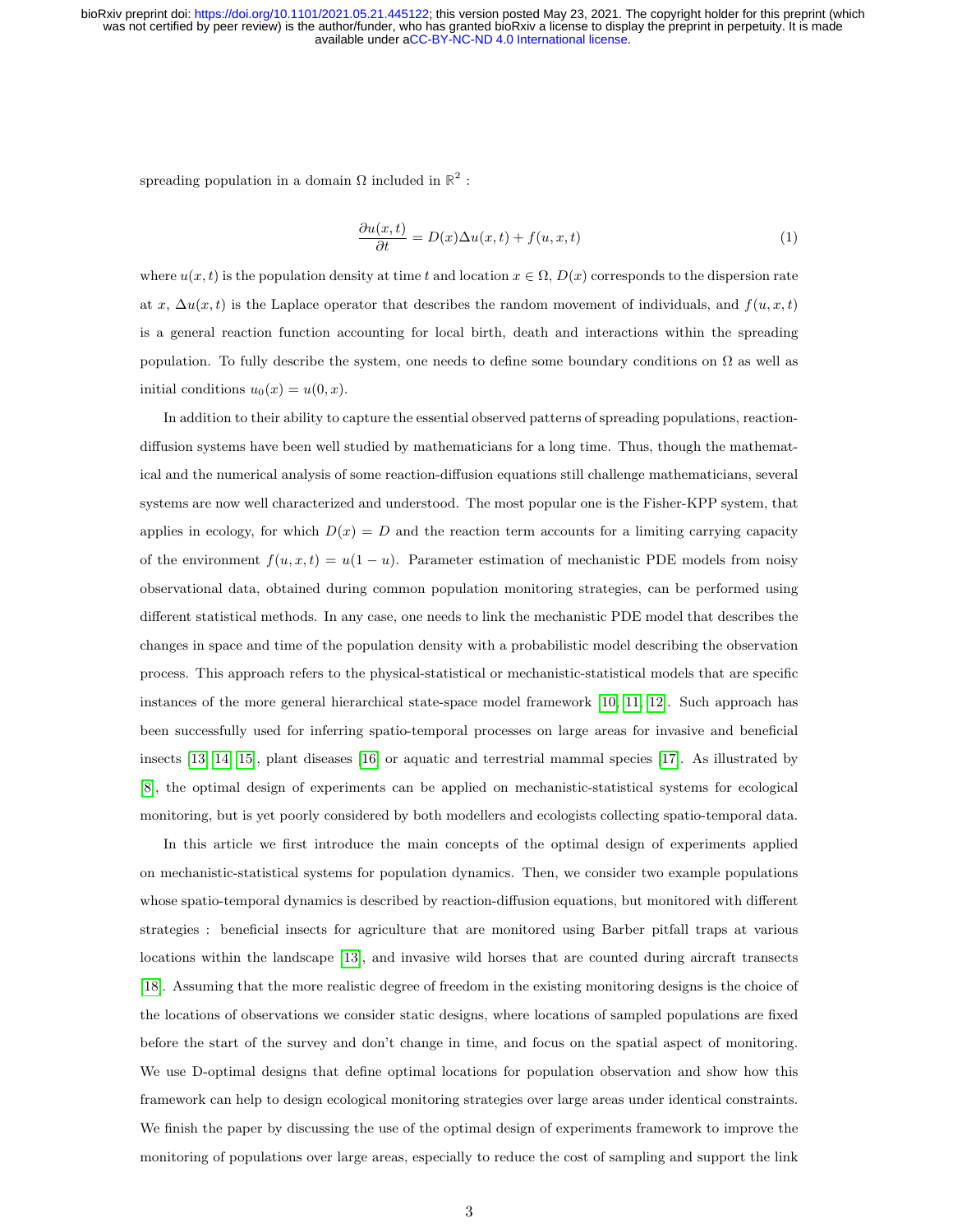between modelling and empirical studies.

### <span id="page-3-1"></span>2 Mechanistic-statistical model for population dynamics

We consider a mechanistic-statistical approach that combines a reaction-diffusion system which describes essential spatio-temporal dynamics of a population with an observational equation describing the stochastic process leading to detection and enumeration of individuals at location  $x \in \Omega$  and time t (as in [\[11\]](#page-21-10)). However, following the framework used in control system analysis or optimal design for parameter identification [\[3\]](#page-21-2), we decompose the observation process into two parts : 1) the measurement process which takes into account factors that affect the measurement of population density (e.g. equipment features, operator behaviour, environmental effect), and 2) the data process that links population data with both the ecological and measurement processes. Then, given some boundary conditions on  $\Omega$  the spatially distributed system is described by the following hierarchical system :

$$
\begin{cases}\nu(x,0) = u_0(x) \\
\frac{\partial u(x,t)}{\partial t} = D\Delta u(x,t) + f(u,x,t,\theta_p) \\
\eta(x,t) = g(u(x,t),\theta_m) \\
y \sim \mathcal{D}(\eta(x,t),\theta_d)\n\end{cases}
$$
\n(2)

<span id="page-3-0"></span>where  $\eta(x, t)$  is the measurement process determined from population density  $u(x, t)$  with function  $g(.)$ , and the data process corresponds to the draw of population data  $y$  from a general probability distribution  $D$ . Depending on the considered system, parameters that needs to be estimated, or identified, from the monitoring data y can occur in the population process  $(D, \theta_p)$ , the measurement process  $(\theta_m)$  and the data process  $(\theta_d)$ . The set of unknown parameters is thus given by  $\theta = (D, \theta_p, \theta_m, \theta_d)$ . Albeit initial conditions  $u_0(x)$  of reaction-diffusion systems may also be estimated from noisy data [\[16,](#page-22-4) [11\]](#page-21-10), in this study we assume that  $u_0(x)$  is known and fixed. Parameter estimation can be achieved using maximum likelihood estimation (see next section). It generally involves a numerical optimization that requires the simulation of the reaction-diffusion system with a suitable numerical method [\[19,](#page-22-7) [20\]](#page-22-8).

#### 3 Optimal design

For monitoring a population, the questions that we should address at first are where to look at the population and when to observe the targeted population ? Though the time scheduling of the monitoring is often constrained by numerous factors, the choice of spatial locations generally offers more degree of freedom. In the following, we assume that the dates of the monitoring design (or experiment sensus lato) is scheduled in advance and also that the sensors locations will not change in time. This simplifies the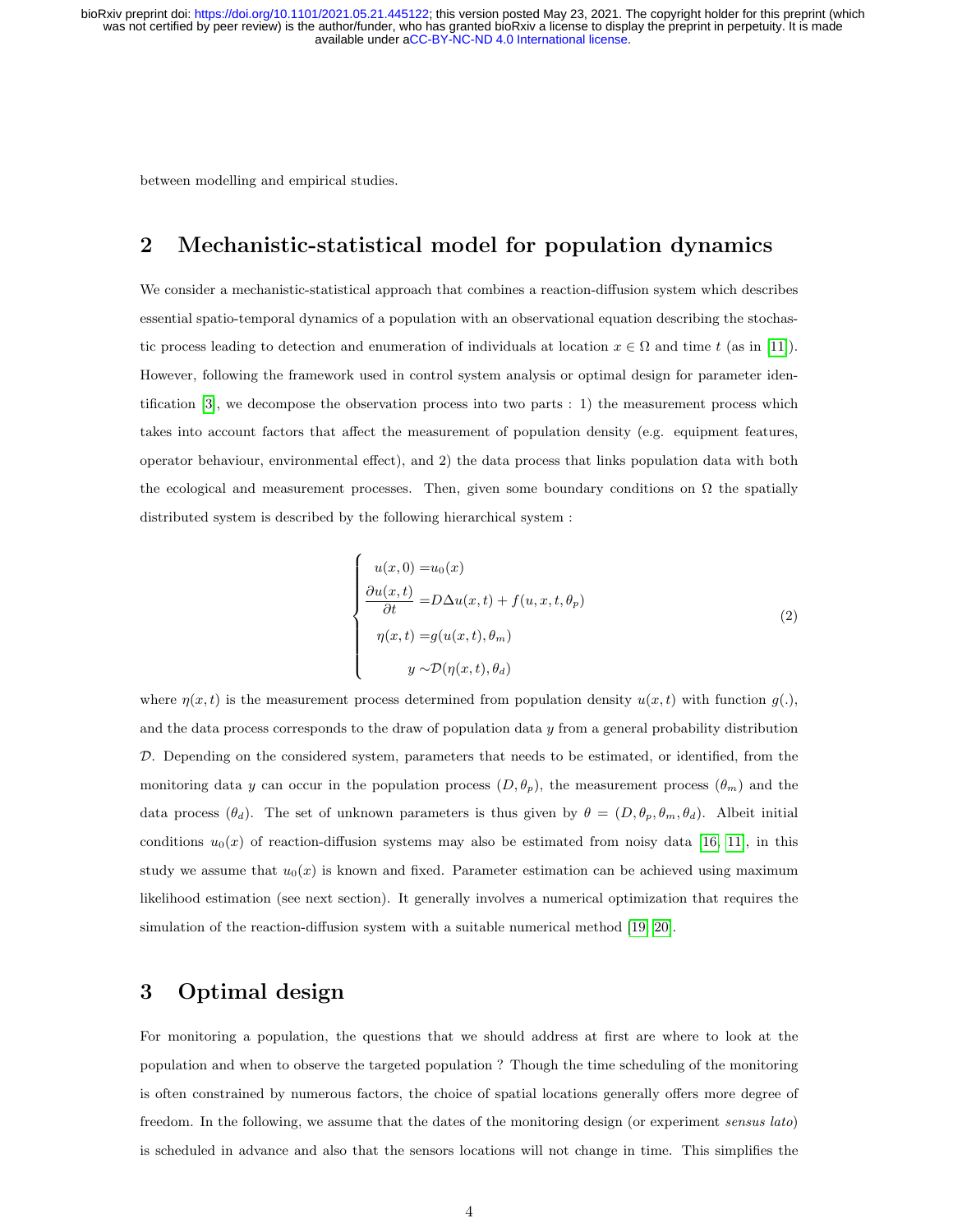problem of defining optimal monitoring designs and thus an optimal spatial distribution of observational locations over the survey area.

This question can be addressed through experimental design theory, a branch of applied statistics introduced by Sir Ronald Fisher in his seminal book edited in 1935 [\[21\]](#page-22-9). The purpose of this section is to introduce some key-notions of experimental design theory, essential for understanding its application on the use cases presented in section [4.](#page-7-0) For a complete description of the statistical framework the reader can refer to Silvey [\[22\]](#page-22-10), Atkinson [\[23\]](#page-22-11) or Walter and Pronzatto [\[24\]](#page-22-12). We start by introducing the key notions of optimal design and then we gave their interpretation for the mechanistic-statistical model presented in equation [2.](#page-3-0) We indifferently use the terminology inherited from the design of experiments theory. Therefore, the experiments will refer to the survey of the populations and sensors corresponds to any monitoring device or a visual inspection.

Let us consider a random variable  $y$  with a probability distribution depending on: (1) a vector of real variables x that can be chosen by the experimenter, (2) a vector of parameters  $\theta$ , supposed to be fixed and unknown for the experimenter. We assume that x belongs to the set  $\mathcal{X} \subset \mathbb{R}^r$  and that  $\theta$  belongs to a parametric space  $\Theta \subset \mathbb{R}^p$ . The variables composing x are called control variables. Let us suppose that for a given x and  $\theta$  the distribution of y is given by a probability density function  $p(y|x, \theta)$ . The experimenter is allowed to take N independent observations on y at vectors  $x_1, \ldots, x_N$  chosen from the set X. The set  $\mathbf{x} = \{x_1 \dots x_N\}$  will be referred as N-observation design. The question, primarily, is how to select the design x ?

The criterion of choice depends on the purpose of the experiment. Here our primary interest is in estimating the parameter  $\theta$  from the experimental data. Let us denote by  $\underline{x}$  a vector  $(x_1, \ldots, x_N)$  and let y be a vector of values of y taken at  $x_i$ . The log-likelihood function of  $\theta$  is defined as:

<span id="page-4-1"></span>
$$
\log \Lambda(\theta; \underline{x}, \underline{y}) = \sum_{i=1}^{N} \log(p(y_i | x_i, \theta))
$$
\n(3)

The maximum likelihood estimate of  $\theta$  maximizes log  $\Lambda$  over  $\Theta$ :

$$
\hat{\theta}(\underline{x}, \underline{y}) = \arg \max_{\theta \in \Theta} \log \Lambda(\theta; \underline{x}, \underline{y})
$$

Under some regularity conditions on the family of densities  $\{p_\theta : \theta \in \Theta\}$  the estimate  $\hat{\theta}$  is asymptotically normal as the sample size  $N$  tends to infinity (see [\[25\]](#page-22-13) for instance). Moreover, the asymptotic variance of  $\hat{\theta}$  reaches its lower bound given by Cramer-Rao inequality and is equal to the inverse of the Fisher Information Matrix, defined as:

$$
I(\theta; \underline{x}) = \sum_{i=1}^{N} \mu(x_i, \theta) = \sum_{i=1}^{N} \text{Var}\left(\frac{\partial}{\partial \theta} \log p(y|x_i, \theta)\right)
$$
(4)

<span id="page-4-0"></span>where  $\mu(x, \theta)$  is the information matrix for an observation on y taken at x. Roughly speaking an optimal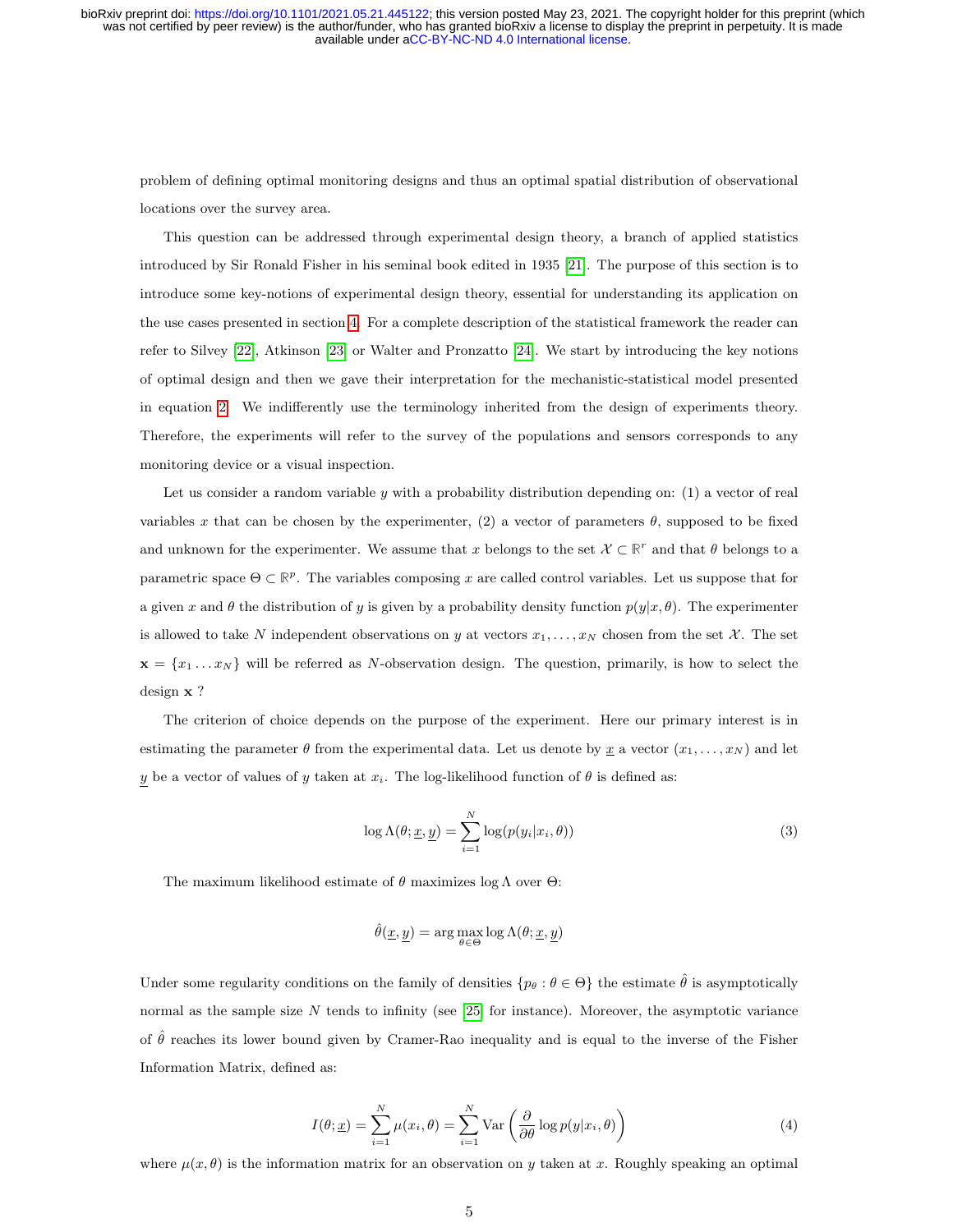design  $x_{\star}$  makes the variance of  $\hat{\theta}$  "as small as possible" or, alternatively, makes the Fisher matrix "as large as possible". To be more precise we seek for an  $x<sub>x</sub>$  that maximizes some real-valued function  $\phi$  of  $I(\theta; \underline{x})$ . We assume here that  $\phi$  is homogeneous and concave.

We consider the design with *n* distinct vectors  $x_1, \ldots, x_n$  replicated  $r_1, \ldots, r_n$  times, where  $\sum_{i=1}^n r_i =$ N. We assign to x a discrete probability distribution  $\xi^n$  which puts the probabilities  $\omega_i = r_i/N$  at  $x_i$ . Consequently, the Information Matrix [\(4\)](#page-4-0) can be rewritten as :

<span id="page-5-1"></span>
$$
I(\theta; \underline{x}) = NM(\theta; \xi^n) \text{ where : } M(\theta; \xi^n) = \sum_{i=1}^N \omega_i \mu(x_i, \theta)
$$
\n
$$
(5)
$$

As a criterion function  $\phi$  is homogeneous then optimizing  $\phi(I(\theta; \underline{x}))$  amounts to optimizing  $\phi(M(\theta; \xi_n))$ over  $\xi^n$ . An optimal design  $\xi^n_*$  is thus defined as:

$$
\xi_{\star}^{n}(\theta) = \arg \max_{\xi^{n} \in \Xi} \phi(M(\theta; \xi^{n})) \tag{6}
$$

where the matrix  $M$  is assumed to be non-singular.

D-optimal design The choice of the optimality criterion relies on the final purpose of statistical analysis. The experimenter may wish to improve the precision of  $\hat{\theta}$  or to reduce the variance of the predicted values of  $y$  or again to better discriminate between the candidate models. The main optimality criteria and the corresponding functions  $\phi$  can be found for example in [\[24\]](#page-22-12). Because of its versatility of purpose, one of the mostly used criterion is the D criterion leading to a D-optimal design, maximizing the logarithm of the determinant of the matrix M:

$$
\phi(M(\theta; \xi^n)) = \log \det M(\theta; \xi^n)
$$
\n<sup>(7)</sup>

<span id="page-5-0"></span>A D-optimal design aims at minimizing the volume of confidence ellipsoid for model's parameters. Consequently the statistical treatment of experimental results become more efficient. For example, it help to assess if a model's parameter, and its linked hypothesis, has a non negligible effect on a population dynamics e.g. is a parameter different from zero. The D-optimal design also helps strengthen parameters comparison. For example it's usually important to estimate which habitat is the best (or worst) for a given species e.g. to significatively rank their corresponding growth rates. Finally, this design can also lead to minimizing the maximum variance of the predicted values [\[26\]](#page-23-0).

Exact and approximate design. When the set of the matrices defining a domain of [\(7\)](#page-5-0) is discrete, the design is said to be exact. The problem of finding an exact optimal design  $\xi_{\star}^{n}$  could be numerically challenging, especially for the large values of  $N$ . The solution proposed in the theory of optimal design is to calculate the optimum of  $\phi$  over the extended domain and to look for the discrete N-observational design which is "close" to the optimum. The definition of the matrix  $M$  can be extended by considering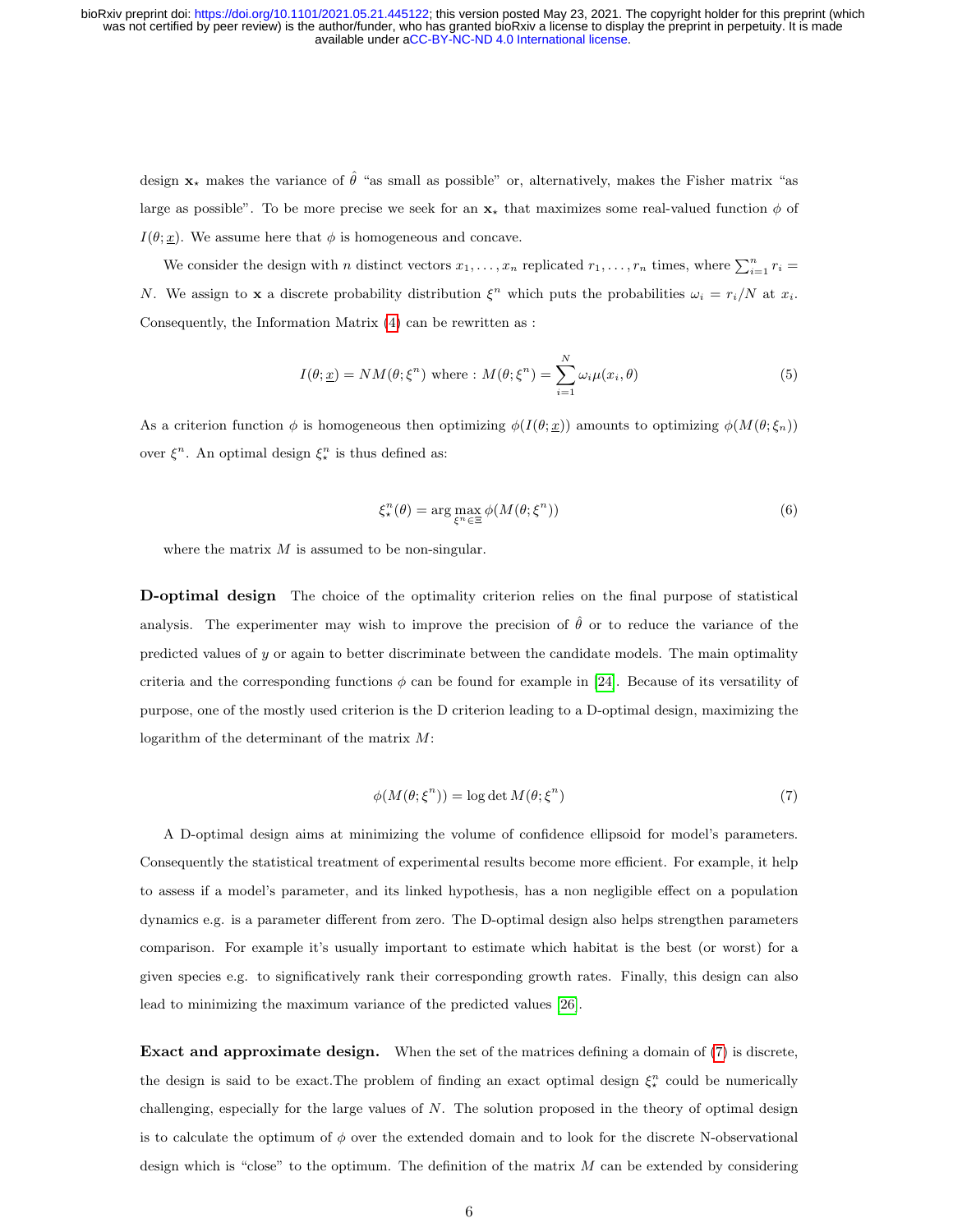<span id="page-6-0"></span>the set of all probability distributions on X in place of the discrete distributions  $\xi^n$ :

$$
M(\theta; \xi) = \int_{\mathcal{X}} \mu(x; \theta) \xi(dx) \tag{8}
$$

where  $\xi$  is a probability distribution on X. Then the approximate solution of the initial optimization problem can be calculated. An optimal (continous) approximate design  $\xi_{\star}$  is defined as:

$$
\xi_{\star}(\theta) = \arg \max_{\xi \in \Xi} \phi(M(\theta; \xi))
$$

for the matrix  $M$  given by the formula  $(8)$ .

Average and local optimal design. An optimal design for non-linear model depends on the unknown parameter value and is referred to as a local design. Different methods are proposed to "remove" the dependence from  $\theta$ . One possible approach is to assume that  $\theta$  is a random variable following a known distribution  $\pi$  and to maximize the expected value of the criterion, calculated with respect to  $\pi$ . Consequently, an on-average exact design maximizes:

$$
\mathbb{E}_{\theta}\phi\left(M(\theta;\xi^{n})\right) = \int_{\Theta}\phi\left(M(\theta;\xi^{n})\right)\pi(d\theta)
$$
\n(9)

Fisher Information Matrix for generalized regression model. According to the definition given in [\[27\]](#page-23-1), generalized regression model is specified by the probability density  $p$  that depends on  $x$  and θ through the k dimensional regression function η(x, θ):

$$
p(y|x,\theta) = p(y|\eta(x,\theta))
$$

Consequently, the Fisher Information Matrix  $\mu(x, \theta)$  for a single observation on y can be rewritten as :

<span id="page-6-1"></span>
$$
\mu(x,\theta) = \text{Var}\left(\frac{\partial}{\partial \theta} \log p(y|\eta(x,\theta))\right)
$$
  
= 
$$
\text{D}_{\theta}\eta(x,\theta) \underbrace{\text{Var}\frac{\partial}{\partial \eta} \log p(y|\eta)}_{\nu(\eta)} \text{D}_{\theta}^{T} \eta(x,\theta)
$$
 (10)

where  $D_{\theta} \eta(x, \theta)$  is a  $p \times k$  matrix of the first derivatives of the regression function with respect to  $\theta$ and  $\nu(\eta)$  is a  $k \times k$  Fisher Information Matrix for the reparametrized model. The matrix  $\nu(\eta)$  is called the elemental information matrix and is known for many useful probability densities.

Design settings for spatial population monitoring We assume that the targeted population is observed at N locations  $x_i, \ldots, x_N$ . For each location, the measurement is repeated T-times. The time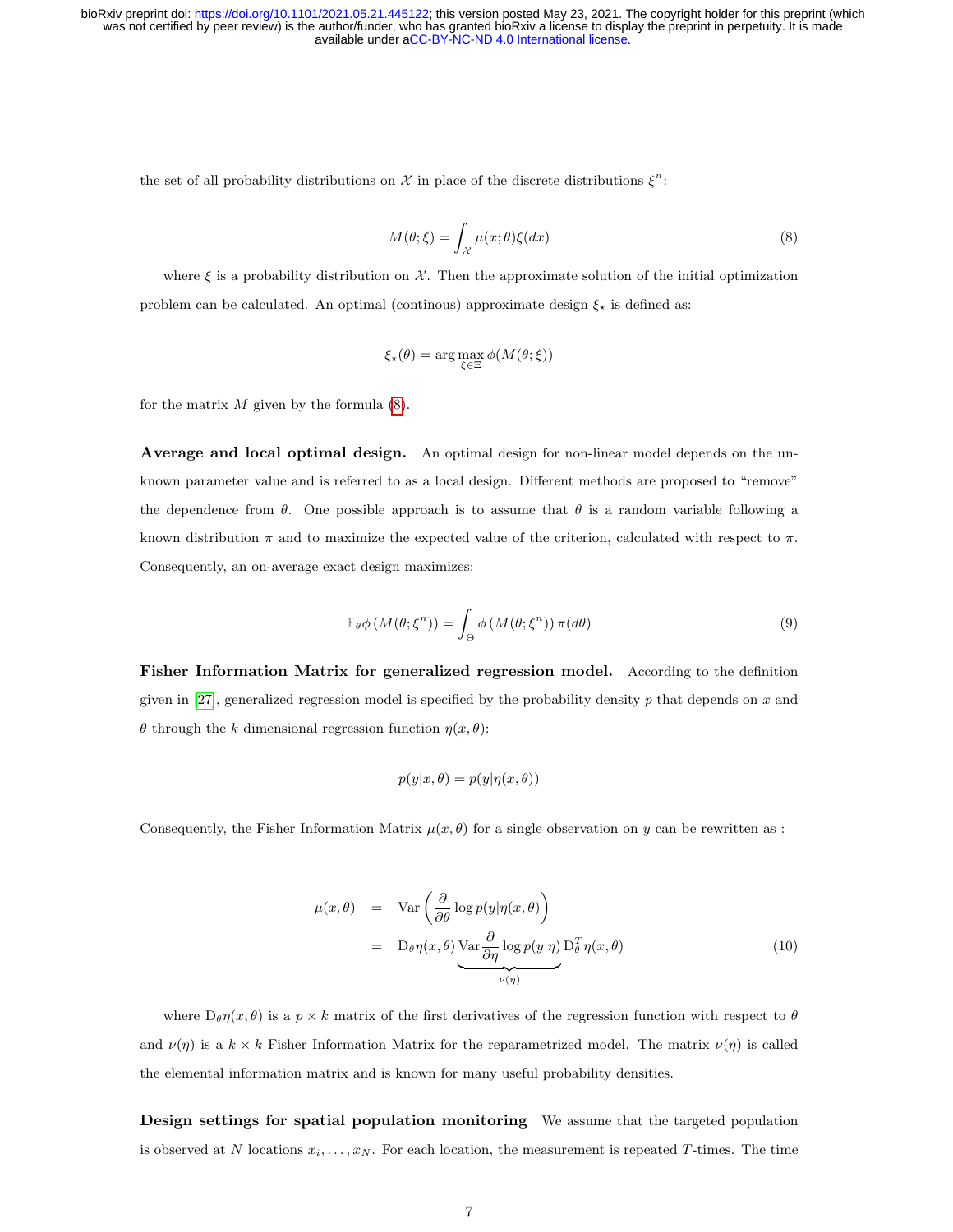measurements are fixed in advance and common for all the locations whereas the set of the locations is solution to the optimal design problem. The measurement taken at a location  $x_i$  at a time moment t is denoted by  $y(x_i, t)$ . Typically  $y(x_i, t)$  is either a population count or its suitable transform. In terms of mechanico-statistical model introduced in section [2,](#page-3-1)  $y(x_i, t)$  is the result of a data process, a random variable following a probability distribution  $\mathcal{D}$ . The distribution  $\mathcal{D}$  depends on a measurement process  $\eta(x, \theta)$  governed by a partial differential equation and on a vector of parameters  $\theta$ , related to all the levels of hierachical model (see eq. [2\)](#page-3-0). The likelihood of  $\theta$ , given the vector of observations  $(y(x_i, t))_{t=1,\ldots,T}^{i=1,\ldots,N}$  is given by equation [3.](#page-4-1) The optimal design problem adressed in this paper is to find an exact D-optimal on-average design  $\xi_*^n = (x_i, \ldots, x_N)$  (implicitly  $\omega_1 = \ldots = \omega_N = 1$ ). According to the short introduction given in this section,  $\xi_*^n$  satisfies :

<span id="page-7-1"></span>
$$
\xi_*^n = \arg \ \max_{\xi_n} \int_{\mathcal{X}} \log \det(M(\theta, \xi^n)) \pi(d\theta) \tag{11}
$$

where  $M(\theta, \xi^n)$  is calculated according to equation [5](#page-5-1) and [10.](#page-6-1) From this point on, we assume that the parameter  $\theta$  follows a uniform distribution  $\mathcal{U}(\theta_{min}, \theta_{max})$ . In the following chapters, we illustrate the solution of optimal design  $\xi_*^n$  for two spatial monitoring examples.

#### <span id="page-7-0"></span>4 Spatial population monitoring case studies

#### 4.1 Agroecological case study

As a first example we consider the dynamics of *Poecilus cupreus*, a carabid beetle known for its weed seed consumption, within agricultural landscapes. This beneficial insect often complete its life cycle in a couple of months and is commonly monitored using pitfall traps that are picked up and replaced weekly. This species exhibits a single peak during its activity season and is known to react differently to semi-natural habitats, grasslands and cereal fields [\[28\]](#page-23-2). This leads to a reaction-diffusion model introduced in [\[13\]](#page-22-1) with a birth rate decays parameter  $(\beta)$ , to mimick the single pick, and a spatially heterogeneous growth rate  $r(x)$ , to express the habitat dependencies. In [\[13\]](#page-22-1), the population dynamics of carabids has been studied within a landscape of a few kilometer squared size. The dynamics of carabids was described by the following mechanistic-statistical model:

$$
\begin{cases}\nu(x,0) = u_0(x) \\
\frac{\partial u(x,t)}{\partial t} = D\Delta u(x,t) + (r(x)e^{-\beta t} - \mu)u(x,t) \\
\eta(x,t) = \zeta \int_{t-\tau}^t u(x,t)dt \\
y \sim \mathcal{P}(\eta(x,t))\n\end{cases} (12)
$$

where  $u(x, t)$  is in this case the density of carabids,  $\beta$  describes the exponential speed at which the birth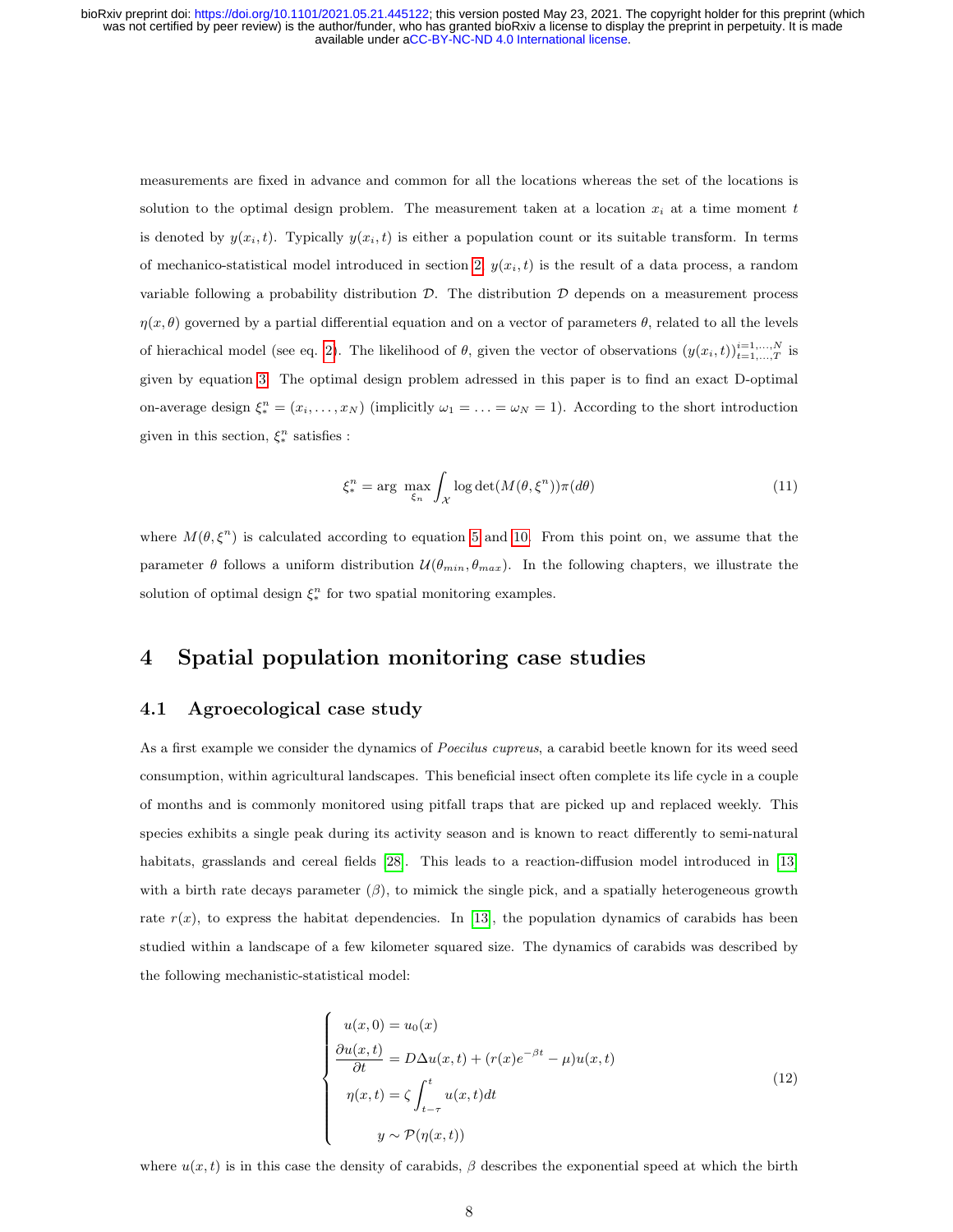rate decays during the activity season,  $\mu$  is the death rate (i.e.  $\frac{1}{\text{life expectedancy}}$ ),  $r(x)$  is an habitat specific growth rate such that :

$$
r(x) = \begin{cases} r_c \text{ if } x \text{ in a crop field} \\ r_s \text{ if } x \text{ in a semi-natural habitat} \\ r_g \text{ if } x \text{ in a grassland} \\ 0 \text{ otherwise (roads, buildings, ...)} \end{cases}
$$

, ζ is a scaling factor that allows the integration of the carabids density over the surface of a non-attractive pitfall trap from which count data is described by a Poissonian data process  $\mathcal{P}(\cdot)$  with intensity  $\eta(x,t)$ . The population process is parametrized by  $(D, \theta_p)$  with  $\theta_p = (\beta, \mu, r_c, r_s, r_g)$  and the measurement process depends on  $\theta_m = (\zeta)$ , that we considered known for a given type of traps. Hence the vector of unknown parameters were  $\theta = (D, \beta, \mu, r_c, r_h, r_g)$ . The parameters of the model were already estimated in [\[13\]](#page-22-1) for an arbitrarily chosen set of pitfall traps. We used these results in order to fix the bounds of parameters θ in an on-average design.  $θ_{min}$  and  $θ_{max}$  were set so they were biologicaly relevant and coherent with previous estimations. All growth rates were explored so they give half to twice as many descendants, during a season of several months, as previously estimated. The diffusion coefficient varies between a population of individuals half to twice as fast. As  $\mu$  is linked with life expectancy, it varies between a life twice as long and half as long. Finally,  $\beta$ , measuring birth decays during the activity season, varies between 0.9 and 1.1 times its nominal value. Details for all parameters values can be found in appendix [A.1.](#page-25-0)

In this example, as described in [\[13\]](#page-22-1), the experiment consisted in placing  $N = 24$  pitfall traps in an agricultural landscape, owned by several farms, and sample them over the course of a season, in that case  $T = 9$  times over the course of three months in 2010. The sampling design of this study was decided beforehand so that, first, an agricultural field was chosen then several traps (here three) were planted, spatially grouped, in the field. From now on, we will refer to this as a clustered design.

#### 4.2 Conservation biology case study

As a second example we considered the dynamics of *Equus caballus*, an invasive feral horse that has detrimental effects to the ecosystem of the Australian Alps and whose management through aerial culling or trapping and mustering is under debate. This question has been addressed by [\[18\]](#page-22-6) who used a two years aerial survey of feral horse populations, consisting in line transect data within the Australia Alps region [\[29\]](#page-23-3). They derived a reaction-diffusion model assuming horse populations are limited by density dependence in births via a logistic model, and that their movement through the landscape depends on the local horse density and, spatially heterogeneous, carrying capacity. We supplemented their spatiotemporal dynamics with a measurement process and a data process to obtain a full mechanistic-statistical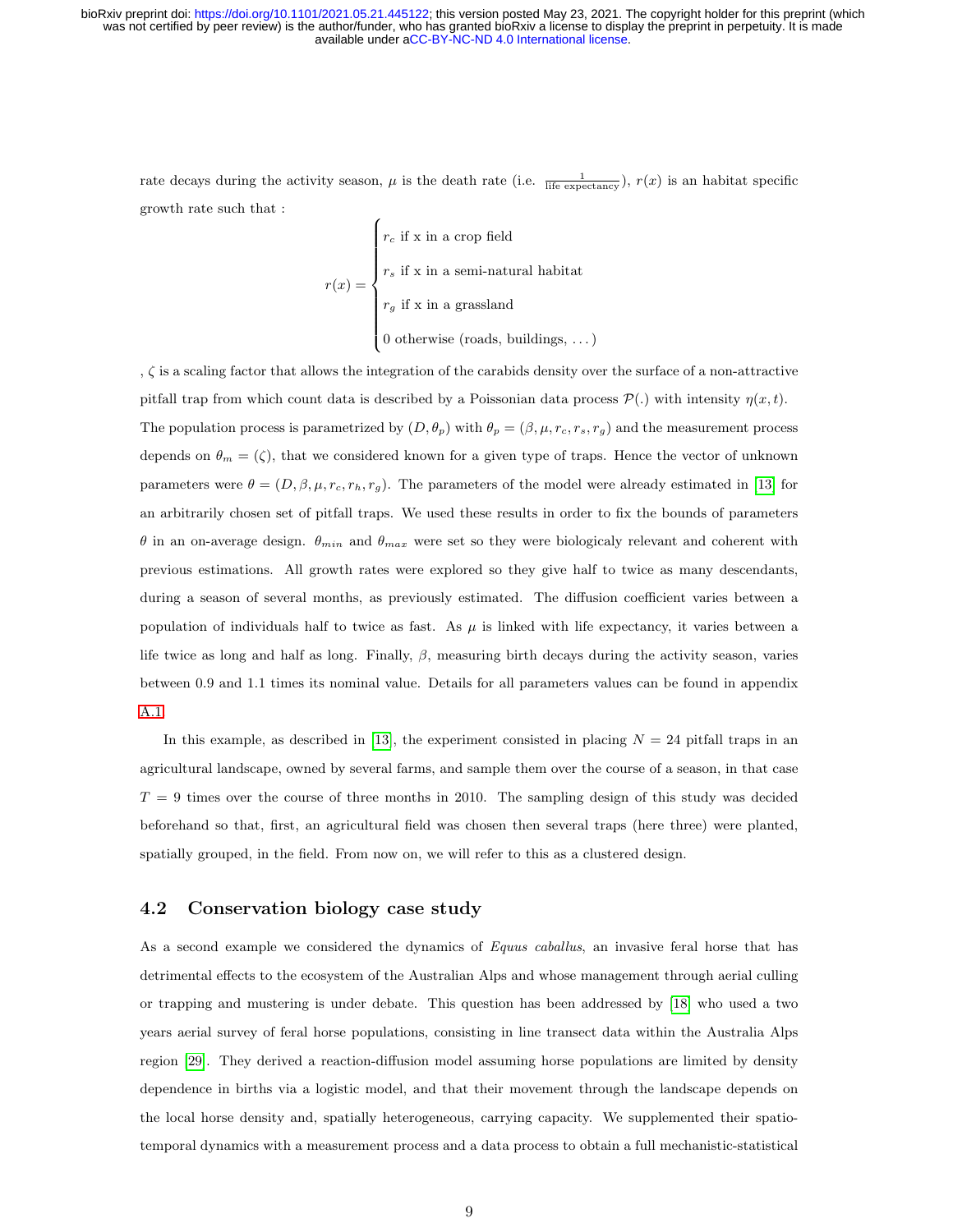model. The measurement process model the use of aerial transects to assess horse populations while the data process assumes normally distributed residuals with zero mean and variance  $\sigma^2$ . This lead to a mechanistic-statistical system given by :

$$
\begin{cases}\nu(x,0) = u_0(x) \\
\frac{\partial u(x,t)}{\partial t} = D\Delta \frac{u(x,t)}{K(x)} + (b(1 - \frac{u(x,t)}{K(x)}) - \mu))u(x,t) \\
\eta_c(x,t) = \int_x^{x+L_x} u(x,t)dx \\
y \sim \mathcal{N}(\eta(x,t), \sigma^2)\n\end{cases}
$$
\n(13)

where  $u(x, t)$  is in this case the density of horses,  $K(x)$  the habitat-dependent carrying capacity, b the birth rate and  $\mu$  the mortality rate. Population densities are monitored on transects of size  $l \times L_x$  and drawn from a Gaussian distribution  $\mathcal{N}(.)$ . We assume all transects have the same width l (from aerial line of sight) but that the length  $L_x$  will depend on each potential transect. The habitat-dependent carrying capacity was defined as :

$$
K(x) = \begin{cases} K_H \text{ if (x) in a highly favorable habitat field,} \\ K_O \text{ , otherwise.} \end{cases}
$$

The population process is parametrized by  $(D, \theta_p)$  with  $\theta_p = (b, \mu, K_H, K_O)$  and the data process depends on  $\theta_d = (\sigma^2)$ . In this second case study the question we addressed was to find the best n transects, over N. We chose to simulate a survey of the population performed 7 years after the original monitoring (i.e. 2021). In [\[18\]](#page-22-6), the mortality rate  $\mu$  was fixed and the carrying capacity  $K(x)$  was estimated independently of the population process. Hence, the vector of unknown parameters, for the conservation biology case, was  $\theta = (D, b)$ . One can note that  $\sigma$  is classically not part of such optimal design as it can be estimated by residual standard deviation. There was no previous estimations for  $\theta$ but there were lower and upper boundaries, expressed as 'low growth and dispersal' and 'high growth and dispersal' scenarios in the original paper. We used them to set  $\theta_{min}$  and  $\theta_{max}$  used in the on-average exact design whereas for local design, we considered  $\theta_{min}$ . Details for all parameters values can be found in appendix [A.1.](#page-25-0)

In this example, as described in [\[18\]](#page-22-6), the experiment consisted in surveying  $N = 32$  aerial transects, of different lengthes, one time, in the year 2014, to estimate wild horses populations in the autralian alps [\[29\]](#page-23-3).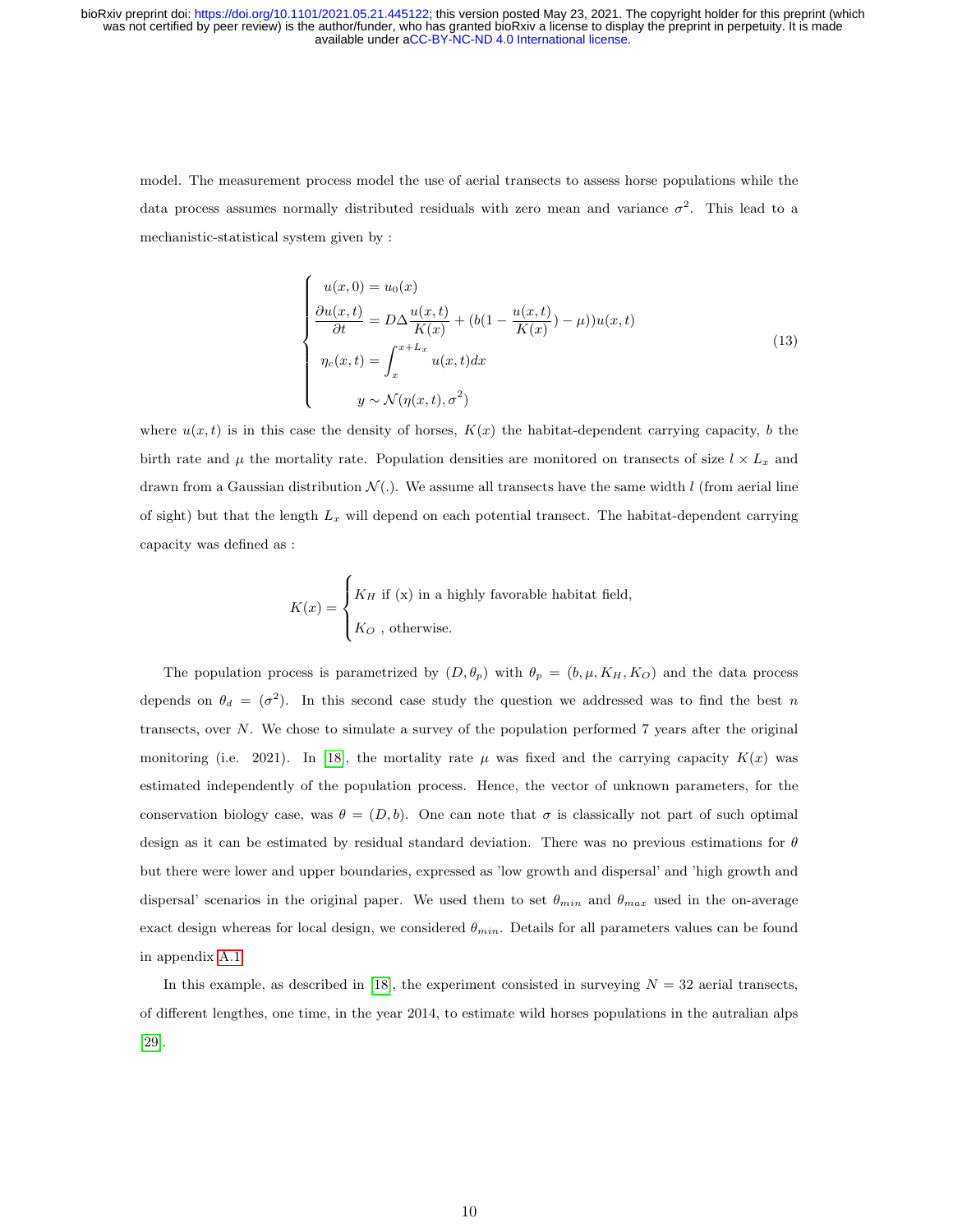# 5 Criteria for comparing designs and numerical implementation

#### 5.1 Performance assessment of designs

In optimal design, one can quantify the suboptimality of any given designs compared to the D-optimal design, as described by eq. [5](#page-5-1) and [7,](#page-5-0) using the notion of the D-efficiency [\[30\]](#page-23-4) which is defined as follows :

$$
E_D(\xi^n) = \left\{ \frac{\det(M(\theta; \xi^n))}{\det(M(\theta; \xi^n))} \right\}^{\frac{1}{q}}
$$
\n(14)

with q the number of parameters in  $\theta$ . We can use this measure to compare our designs among themselves, or with any other designs, e.g. taken from the literature or even randomly drawn. It can also be of interest to visualize the design properties. Especially, one can review design positions on maps. One might also want to focus on the relationship between pair of parameters, using confidence ellipses [\[31\]](#page-23-5) derived from the inverse of the Fisher matrix.

#### 5.2 Evaluating designs according to a practical constraint

When planning an ecological monitoring the statistical properties of the design is only part of the decision making. One important factor for planning the monitoring in the two study cases considered here is the length of travelling that induces important costs. In order to integrate this component we consider the tour length of travelling salesman solutions [\[32\]](#page-23-6) where one start at a relevant 'base camp', then tour a design before going back to camp. Formally, as defined in [\[33\]](#page-23-7), we label the traps from  $1, \ldots, n$  and define

$$
x_{ij} = \begin{cases} 1 & \text{the path goes from trap } i \text{ to trap } j \\ 0 & \text{otherwise} \end{cases}
$$

:

Taking  $c_{ij} > 0$  to be the Euclidean distance from trap i to trap j, the travelling salesman problem (TSP) can be written as the following integer linear programming problem:

<span id="page-10-0"></span>
$$
\min \sum_{i=1}^{n} \sum_{j \neq i, j=1}^{n} c_{ij} x_{ij}:
$$
\n
$$
\text{subject to:} \sum_{i=1, i \neq j}^{n} x_{ij} = 1 \qquad j = 1, \dots, n;
$$
\n
$$
\sum_{j=1, j \neq i}^{n} x_{ij} = 1 \qquad i = 1, \dots, n;
$$
\n
$$
\sum_{i \in Q} \sum_{j \neq i, j \in Q} x_{ij} \leq |Q| - 1 \qquad \forall Q \subsetneq \{1, \dots, n\}, |Q| \geq 2
$$
\n
$$
(15)
$$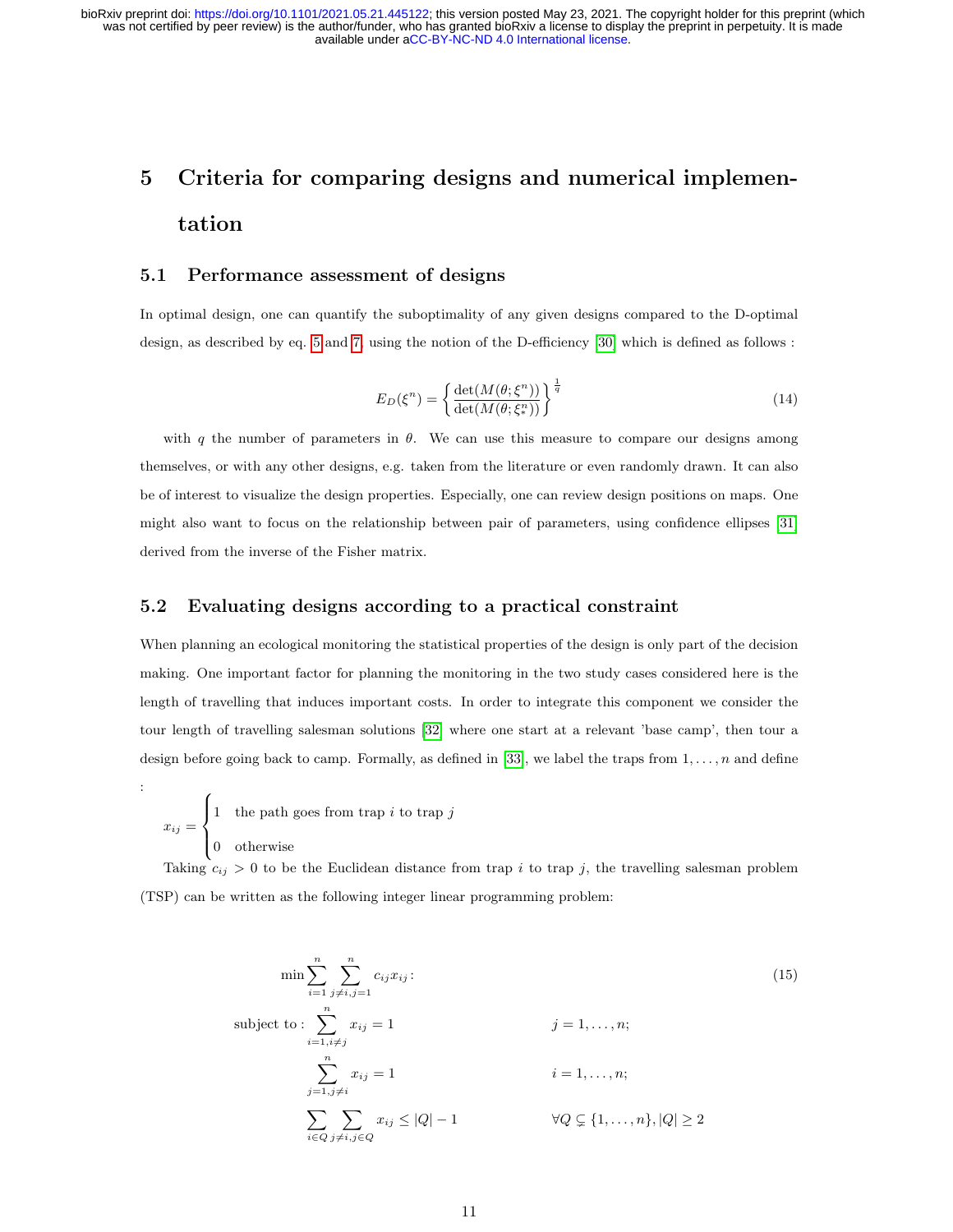As one can see, the TSP minimize the tour length while ensuring each trap is arrived at from exactly one other trap, departed to exactly one other trap and that the solution returned is a single tour and not the union of smaller tours. For the second use case, involving lines instead of points, a heuristic is used instead of the problem [15.](#page-10-0) The tour length is roughly approximated by a weighted mean between the diagonal of the bounding box of the transects and their cumulated lengthes. Finally, the best compromises between statistically efficient designs and travelling lengths can be visualized on a Pareto front in the Defficiency - tour length space [\[34\]](#page-23-8). Of course, we can note that performance assessment of an experimental design is not limited to the above examples.

#### 5.3 Numerical implementation

We implemented different strategies to solve numerically the computationally demanding problems we worked on. As the computation of the on-average design (eq. [11\)](#page-7-1) with a uniform distribution would be cumbersome, we relied on a sampling from a Latin Hypercube, a space-filing design [\[35\]](#page-23-9), to 'cover' at best a domain with a limited number of sampled points.

Moreover, we noted that one useful feature that come at no cost with our designs is the ability to filter the set of N possible points (or transects) before searching for a solution. For example, in the agroecological case, we used a regular grid to select M possible trap locations within fields  $(M >> N)$ while excluding road from pitfall trap's possible positions.

In addition, in order to solve the information matrix that requires the derivatives of the deterministic process models we chose to numerically extract them ahead of solving the design, i.e. to do some memoization [\[36\]](#page-23-10), which proved relevant for the task at hand. For performance, one could also rely on analytic, symbolic or automatic differentiation (adjoint code) if applicable.

Finally, we relied on an excursion algorithm [\[37\]](#page-23-11), with multiple starts, for solving the designs. These algorithms take the particular form of the problem into account. Starting from a non-degenerated design (i.e. with positive determinant), at each iteration  $k$ , exchange one support point by a better one, in the sense of the D-optimality. Considering all  $N*(M-N)$  possible exchanges successively, retaining the best one among these each iteration, it converges to a local solution. Hence, we used multiple starts to get the best local solution as an approximation of a global solution.

Numerical calculations were performed in R [\[38\]](#page-23-12). Using a Runge-Kutta solver combined with the method of lines to solve the reaction-diffusion models [\[39\]](#page-24-0) and some naive parallelization, it taked about an hour to solve an on-average design on a Intel® Xeon® E5 with 8 cores 8 Go of RAM. All code is available upon request.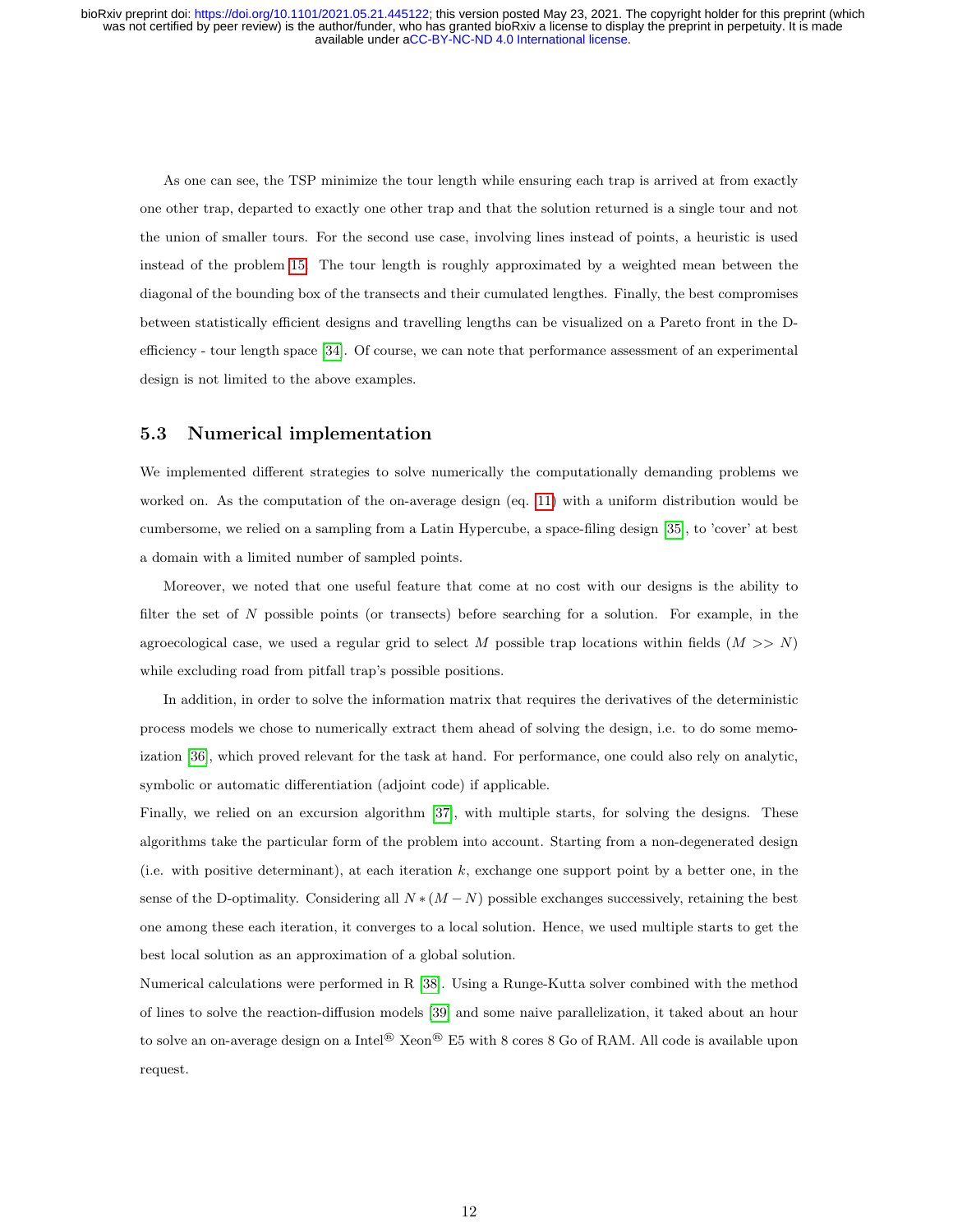#### 6 Results

We reduced the size of the original landscapes, and thus the number of sampling points, to reduce the computational cost. For the agroecological case study, we used a virtual agroecosystem, of one  $km^2$ , inspired by [\[11\]](#page-21-10) with just six pitfal traps sampled over a season. For the conservation biology case study, we used a simplified habitat map, of several thousand  $km^2$ , of a subpart of the australian alps (see supplementary materials of [\[18\]](#page-22-6)), sampled one time, 7 years after the first experiment (hence in 2021). For this example, we reduced the number of surveyed transects to eight, chosen among the original thirty two, through D-optimality.

For each use case, we compared empirical designs (e.g. random and/or clustered) to local and onaverage D-optimal ones, assuming they both outperform the empirical designs. Theoretically, locally optimal designs should be the most efficient ones regarding the information gain on the processes. However, they require a good knowledge on parameters before the survey which is, in practice, rarely the case. Thus, given the usual uncertainty on populations traits and considering on-average designs appears more relevant.

#### 6.1 Agroecological case study

In most studies investigation insect populations in agricultural landscapes, traps are placed according to what we call a clustered design. In practice, when a field is chosen, three spatially grouped traps are put in this field as illustrated in Fig. [1b](#page-13-0). For this case, we compared some properties of local D-optimal, on-average D-optimal, clustered and random (i.e. where spatial locations are drawn from a binomial point process) designs. The expected value and the range of estimated parameters used for respectively local and on-average designs are given in Appendix [A.1.](#page-25-0)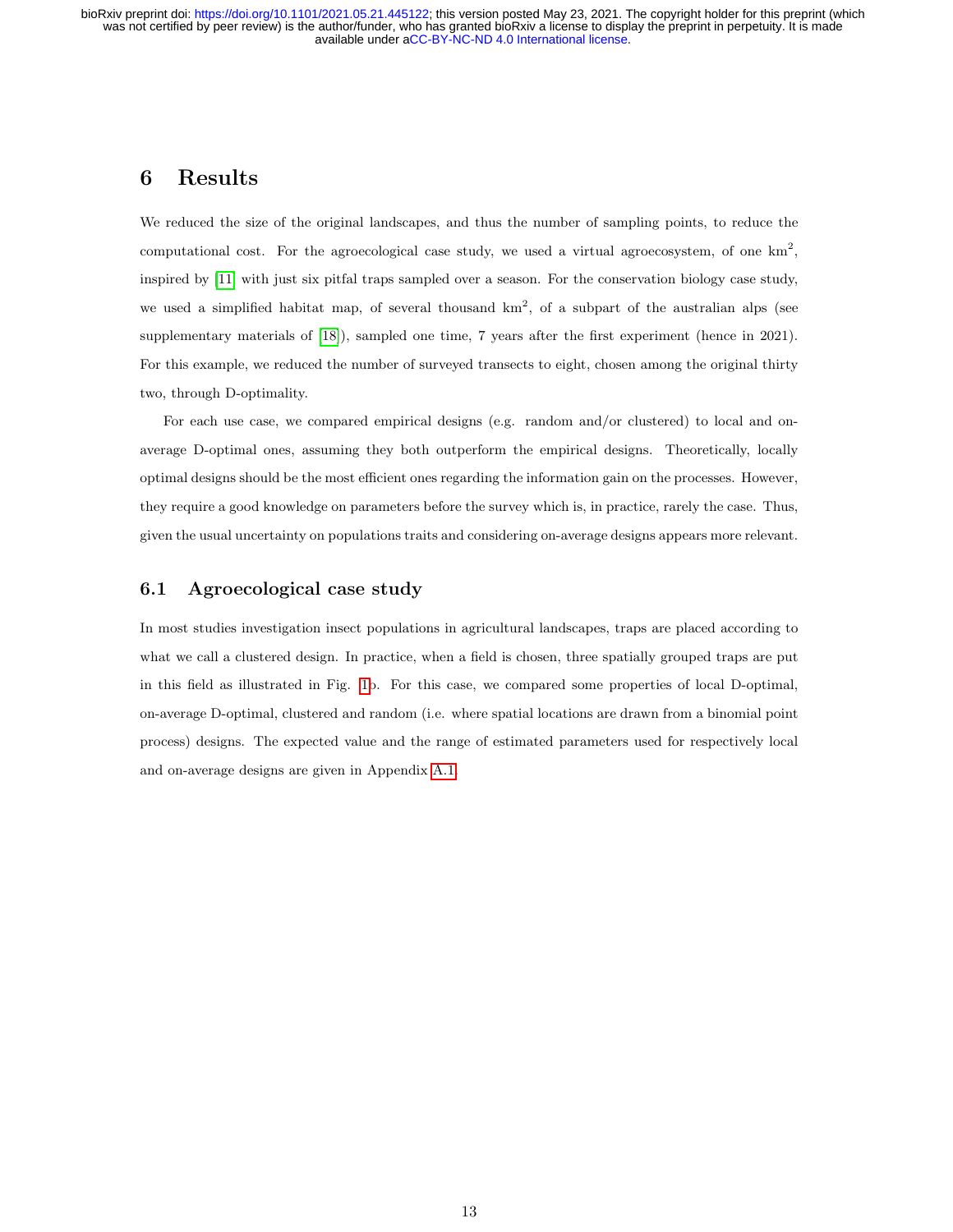<span id="page-13-0"></span>

Figure 1: Pitfal trap placements comparisons : (a) initial population densities; (b) clustered design with 3 traps per field (pseudo-replicate) in different fields; (c) randomly positioned pitfal traps ; (d) local D-optimal design

As shown in Figure [1,](#page-13-0) the initial conditions were generated as a gradient from bottom left to top right, and the landscape contains 2 crop fields (orange), two grasslands (yellow), one region of semi-natural habitat (e.g. forest patch in green) and two crossing roads (gray).

The local D-optimal design displayed in Figure [1d](#page-13-0) concentrates the points on the bottom left corner of the landscape where the highest slope of initial conditions is. Moreover, it seems to cover all the habitats, even if unequally (except roads where the growth rate is set to 0), forming a stencil (as in numerical analysis [\[40\]](#page-24-1)) with the added constraint to cover all the habitats.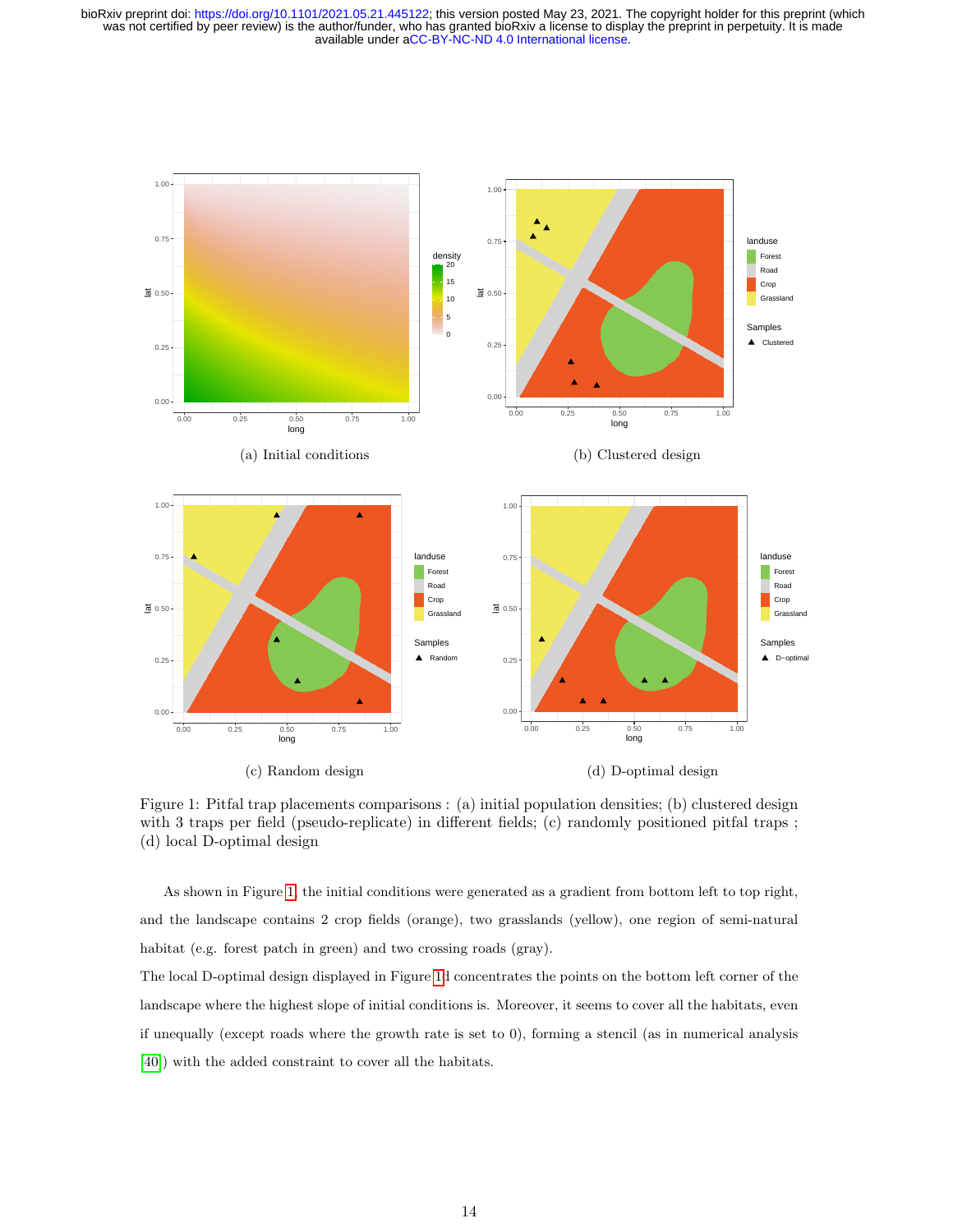<span id="page-14-0"></span>

Figure 2: On-average exact D-optimal design : (a) position of pitfal traps in case of on-average D-optimal exact design ; (b-d) 95% confidence ellipses for pair of growth rates, estimated by inverting the Fisher Information Matrix for  $\theta$ , for the on-average optimal design (red) and the clustered design (blue) seen in fig. [1.](#page-13-0)

Figure [2](#page-14-0) shows the position of the traps in an on-average design and 95% confidence ellipses, estimated by inverting the Fisher information matrix, for the pairs of growth rates  $(r_c, r_s)$ ,  $(r_c, r_g)$  and  $(r_s, r_g)$ . Interestingly, compared to the local-design, the stencil shape seems less apparent here as we see four points align within the initial condition density but two points are farther away and distributed between two different habitats. As expected, the confidence ellipses surface are smaller for all pairs of parameters for the on-average D-optimal design compared to the cluster one (Fig. [2c](#page-14-0)-d  $&$  Appendix [A.2](#page-25-1) for those related to  $\beta$ ,  $\mu$  and D). The uncertainty associated with semi-natural growth rate  $r_s$  is severely reduced which is logical given the clustered design did not account for that habitat. In fact, the optimal design suggests that only one point within this habitat drastically reduces the variance of its estimates.

The comparison of the efficiency of the designs in relation to the tour length is presented in figure [3](#page-15-0) for both local and on-average designs. Random designs are represented by black circles (there are a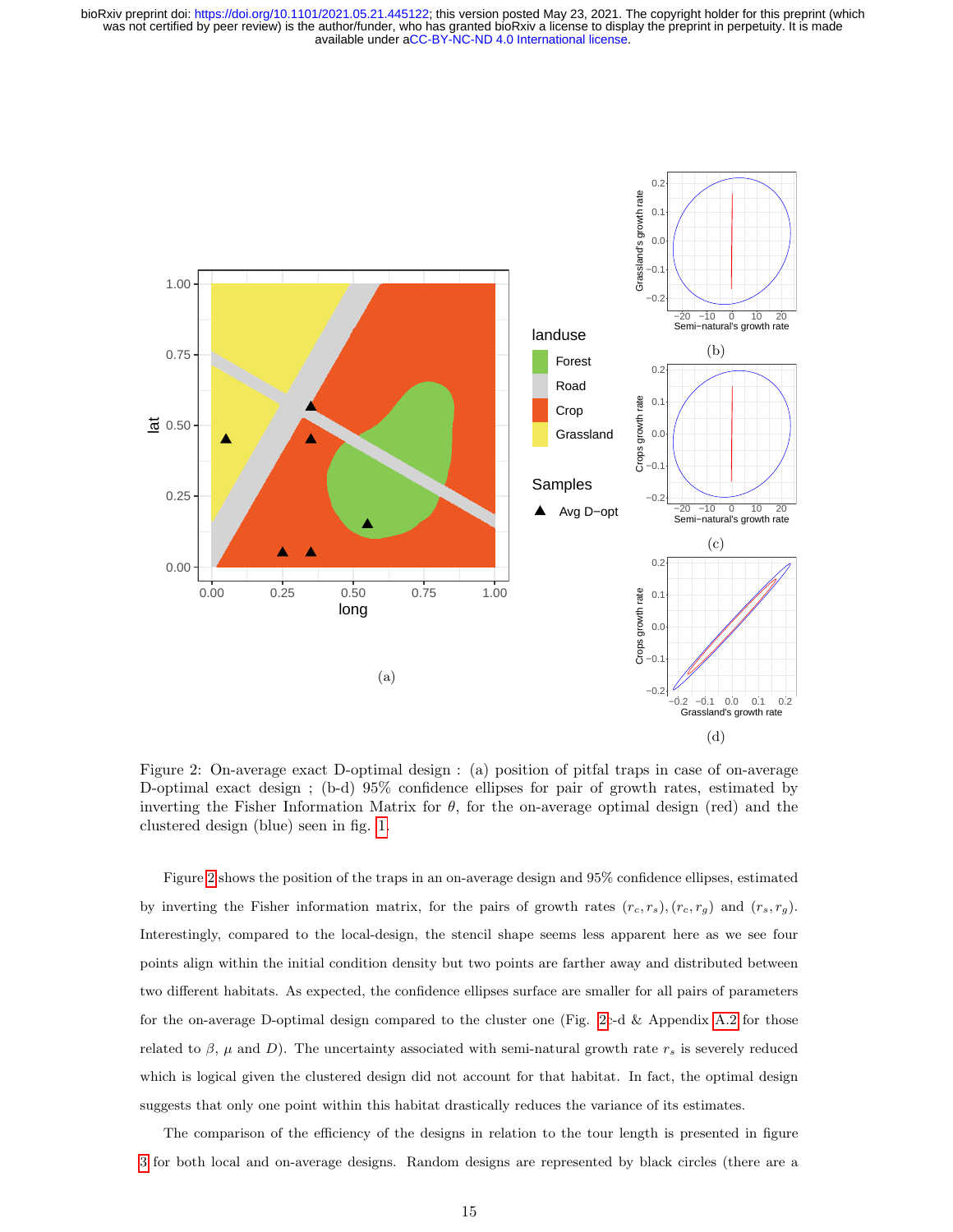<span id="page-15-0"></span>

(a) Locally D-optimal

(b) On-average D-optimal

Figure 3: Linear approximation of the Pareto front : (a) for the local design; (b) for the on-average design. Each point represents the D-efficiency (x) and tour length (y) of a design. Black circles represent 100 random samplings (the same set is projected on each panel), blue dots represents the clustered sampling, green dots are optimal and red lines and dots form the linear approximation to the pareto fronts. All the designs D-efficiencies are evaluated locally (a) or on-average (b).

hundred of them), the clustered design by a blue dot, the D-optimal design by a green dot and if at least one red dot exist, it is a random sampling that is pareto optimal for at least one dimension. One can see that the clustered design is, of course, less statistically efficient than the D-optimal but also that it has a longer tour. In fact, the D-optimal designs here are dominant both in statistical and tour length. Several simulations of random designs show that it is not always the case but the optimal designs are still among the shortest (data not shown). One can also note that most random designs are more D-efficient than the clustered design. This is probably because they either place traps within semi-natural habitat and/or simply cover more ground, with a longer tour length. As in this study we drew only one clustered empirical design, the solid comparison between random and clustered sampling strategies, which was not the scope of this work, would require more simulations.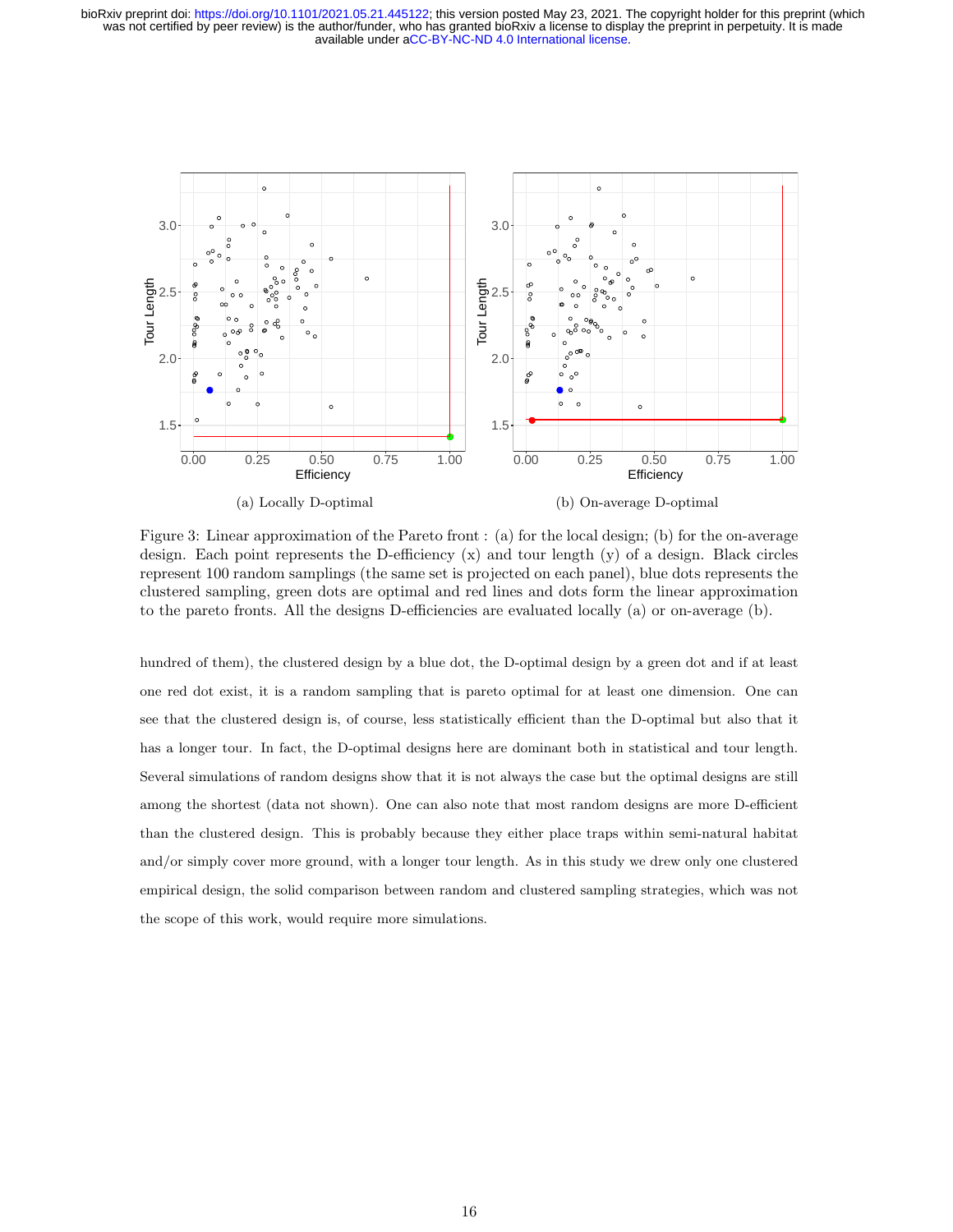#### 6.2 Conservation biology case study

In this example the design problem consists in searching  $n = 8$  aerial transects, of different lengths, chosen among N=32 reported in [\[29\]](#page-23-3). The expected values and the range of parameters  $\theta$  are given in Appendix [A.1.](#page-25-0)

<span id="page-16-0"></span>

(c) Simple random sampling of transects



Figure 4: Transects comparisons: In the original study, high initial densities were linked with a high carrying capacity while mid and low densities were linked with another carrying capacity (see also Appendix [A.1\)](#page-25-0). We can see here (a) the initial population densities (b) then all 32 original transects (in black) over the carrying capacities ; (c) some random subset of 8 of the transects (in blue); (d) finally a locally D-optimal design of 8 transects for  $\theta_{min}$  (i.e. 'low growth and dispersal' scenario) (in red)

As shown in figure [4a](#page-16-0) the monitored area has less high quality habitats (green) than average and low quality ones (grey). The original transect coverage was extremely dense (Fig. [4b](#page-16-0)) and it appears natural to reduce it, for instance by taking only  $\frac{1}{4}$  of the possible transects. As short transects are frequent in the original empirical distribution of transects, there are a few chances of randomly choosing the longer ones (Fig. [4c](#page-16-0)). When defining a local D-optimal design with a 'low growth and dispersal' scenario, the longer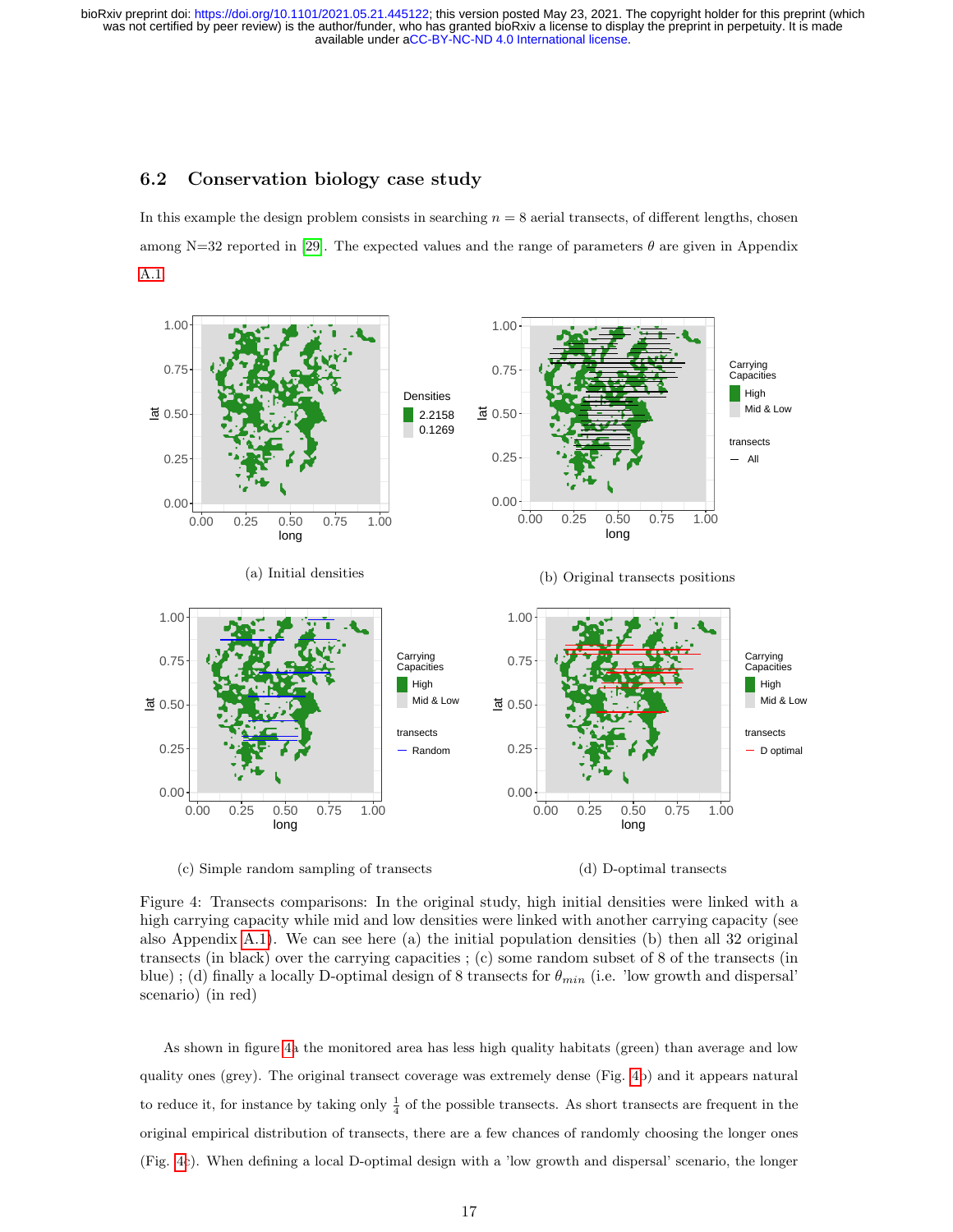<span id="page-17-0"></span>

and more informative transects appear to be favored (Fig. [4d](#page-16-0)).

Figure 5: On-average exact D-optimal design : (a) random transects; (b) on-average D-optimal ; (c) 95% confidence ellipse of b and D, blue is for the random design figured in (a) and red for the optimal design, both evaluated at  $\theta_{min}$  and, finally, (d) a linear approximation of the Pareto front with D-efficiency evaluated at  $\theta_{min}$  (color coding and shapes are the same as in figure [3\)](#page-15-0)

The on-average D-optimal design [\(5b\)](#page-17-0) appears to be similar to the local design (Fig. [4d](#page-16-0)). It seems to favor longer transects and, in that case, only one transect on the southern part of the map. The spatial extent of the optimal transects is smaller than most random transects but, as it favors longer transects, the tour length, forcibly passing by transects, is actually longer than most (Fig. [5d\)](#page-17-0). As expected, Doptimality reduces the confidence ellipse of estimated parameters compared to a random design (Fig. [5c\)](#page-17-0). The variance reduction appears to be greater for the diffusion coefficient  $D$  than for the growth rate  $b$ . Finally, the Pareto front displayed in Figure [5d](#page-17-0) to assess the compromise between design efficiency and tour length, shows that the on-average D-optimal transects dominate the D-efficiency but is here the worst choice in term of tour length. This means that there are multiple point on the Pareto front that could be candidate if a compromise has to be chosen between D-efficiency and tour length.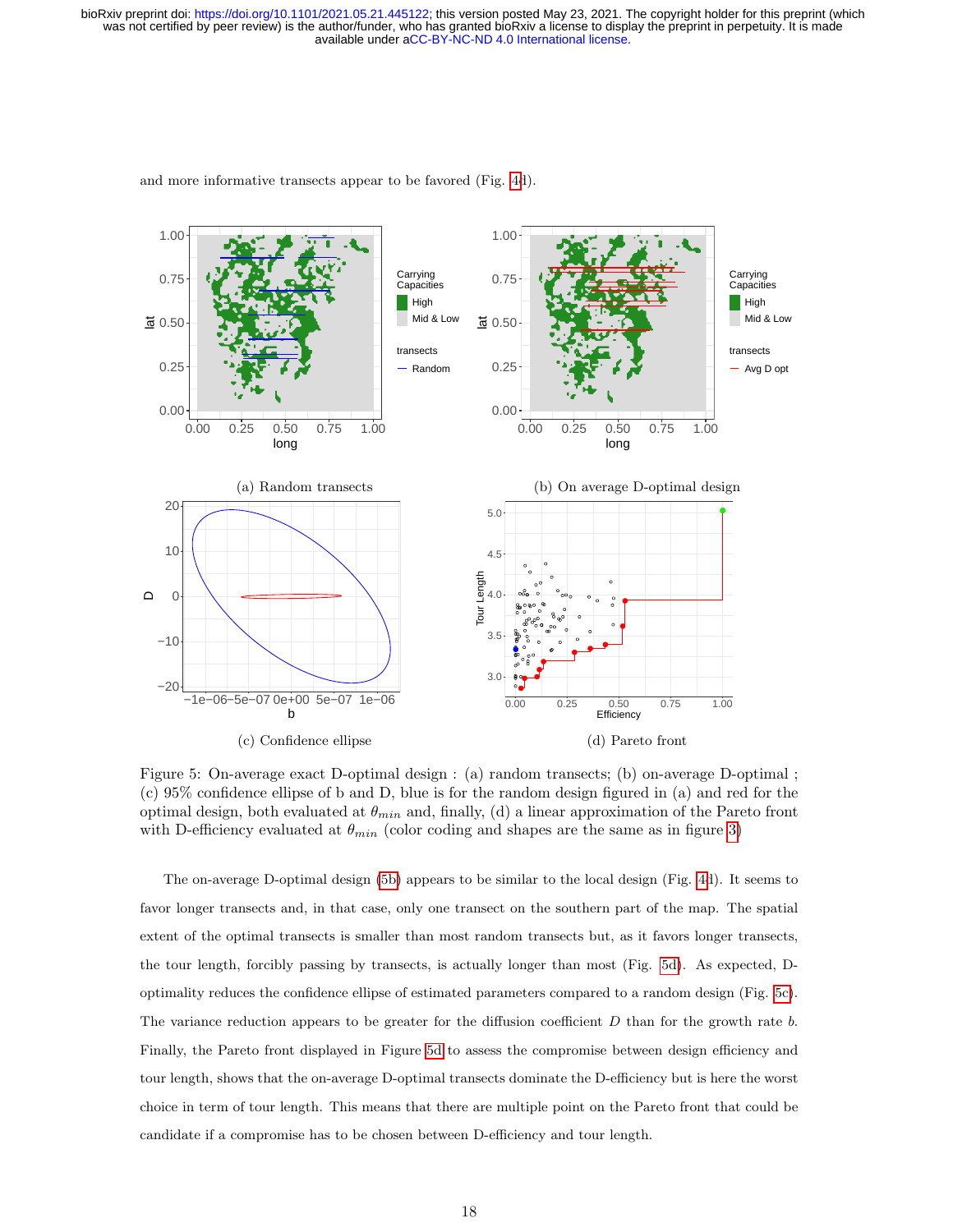#### 7 Discussion

In this study we addressed the question of where to make observations within a large spatial domain to efficiently capture the changes in space and time of a population described by a reaction-diffusion model. By considering two example systems, i.e. the dynamics of carabid beetles in agricultural landscapes and wild horses in the Australian Alps, we showed that the use of the optimal design of experiments framework can be useful to find optimal locations for trapping or counting individuals that maximize the information on the population for parameter estimation. In particular, we were able to produce spatial designs that outperform both those used in the initial studies and random designs. More precisely we first obtained local D-optimal designs that assume that the expected values of parameters are known before planning data collection. Then, as this situation is generally unlikely to occur in the population ecology, we investigated the situations when only bounds around population parameters are known considering onaverage D-optimal designs. While local designs appeared to be obviously the most efficient for minimizing the variance of parameters estimates, our results points out the usefulness of optimal design without strong a priori to think spatial monitoring so it will enable efficient model fitting.

Although the question of optimized survey in ecology or epidemiology is still seldom considered, it has already been addressed in several studies using various frameworks. For instance, [\[8\]](#page-21-7) proposed a framework that produces designs that minimizes prediction uncertainty, [\[9\]](#page-21-8) calculated optimal observation times for botanical epidemiology experiments by maximizing the Kullback-Leibler divergence from the posterior to the prior, or [\[41\]](#page-24-2) who proposed a strategy for choosing insect traps locations by minimizing uncertainty in neural networks outputs. Here, we considered the optimal design of experiments framework that is briefly introduced in part 3. While its use is common for solving experimental design issues in environmental sciences or systems biology [\[42\]](#page-24-3), it is poorly considered in ecology. The monitoring of population on large spatial domain is actually similar to the problem of optimal sensors placement for spatially distributed systems [\[3\]](#page-21-2).

Despite the recent development of devices for increasing ecological monitoring, in practice the survey of population in large spatial domains remains challenging and a major bottleneck to the study of how populations change in space and time and the design of efficient management strategies [\[43,](#page-24-4) [44\]](#page-24-5). As stated above, statistical frameworks developed to optimize how and where one should make observations can be used to design more efficient population surveys. This model-based design of experiments can also take into account several practical constraints. In our study we chose to consider the tour length between traps for collecting carabid bettles and aerial transects from which wild horses are enumerated. Then we used a Pareto front to asses how designs efficiency changes with the tour length. As illustrated in Fig. 5d, it is possible to find good candidate that maximizes design efficiency while minimizing tour length so one can choose those that fit the compromises that are acceptable. For the agroecology example, we found that the best design was also minimizing the tour length. This may be explained by the smaller spatial extent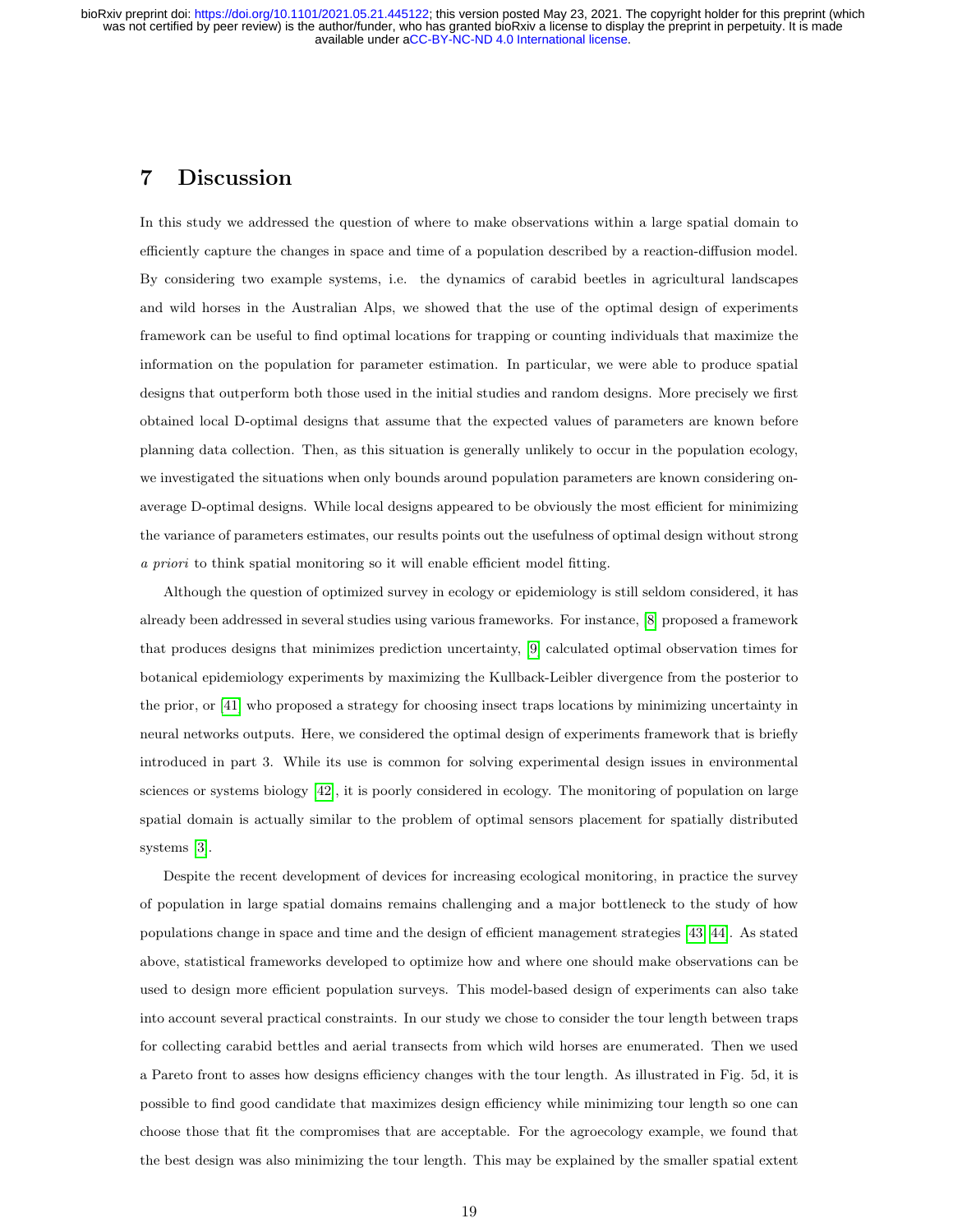of the domain compared to the wild horse case. In fact, it is likely that increasing the spatial domain would create a more progressive Pareto front between design efficiency and tour length. Depending on the considered problem, other constraints could be included in the approach to find designs that are statistically efficient and minimized the constraints. For instance one could imagine several travellers and seek for the strategy that minimizes the cost of the survey, considering both human and transport costs. While, in our opinion, finding monitoring designs that provide maximum information on population spread is an important question on which the community of modellers in ecology should concentrate more, integrating realistic constraints in model-based design is likely to catch the interest of field ecologists and practitioners. Moreover, in our two study cases we focused on the spatial aspect of monitoring assuming that the only degree of freedom is the survey designs was the locations of observations whereas the time of observations was fixed. This assumption could be relaxed and both temporal and spatio-temporal D-optimal designs may be obtained in further studies. Optimal times at which observations should be done may be obtained by solving local or on-average D-optimality problems before the survey starts. In addition, if applicable, the problem can also be tackled sequentially as an alternative to the on-average design. In this case, optimal groups of observations are proposed, over time, after having performed a parameter estimation on already acquired data, this approach is know as a sequential design [\[45\]](#page-24-6).

Apart the theoretical background, the main obstacle to a widespread usage of optimal design of experiments in spatially explicit systems is the computational cost. Using usual algorithms and computing strategies (i.e. memoization and parallelization), in this study we were able to solve local and an-average Doptimality problems on reaction-diffusion models with a reasonable amount of time. However, increasing the complexity of the problem, for instance by adding more practical or economic constraints or the temporal dimension of sampling, may require more advanced computing methods and grid computing. Structural and practical identifiability issues may also arise and make the problem even more complex. Optimal design is useful for maximizing the information gain from data collection, however the modeller has to ensure that enough information is available so the parameters can be determined. In this study, before seeking for an optimal design, we assessed the practical identifiability of the model by multiple start of a numerical local approach [\[24\]](#page-22-12) within each relevant domain Θ.

The issue of initial conditions is well known by mathematicians and modellers working with dynamic models. In some conditions, it is possible to estimate initial conditions from monitoring data. Nevertheless, in most studies one has to make strong hypothesis and find a way to fix it before performing a statistical inference, or seeking an optimal design. Regarding spatial ecology, the most frequent approach is perhaps to use past (or early data) with a regression model to someway estimate the distribution of population density at the beginning of the study. In our study, we did not include the initial conditions in the designs problems. It is very likely that optimal designs are dependent on the initial conditions. This may be assessed by augmenting the problem and exploring how changes in the initial conditions impact optimal-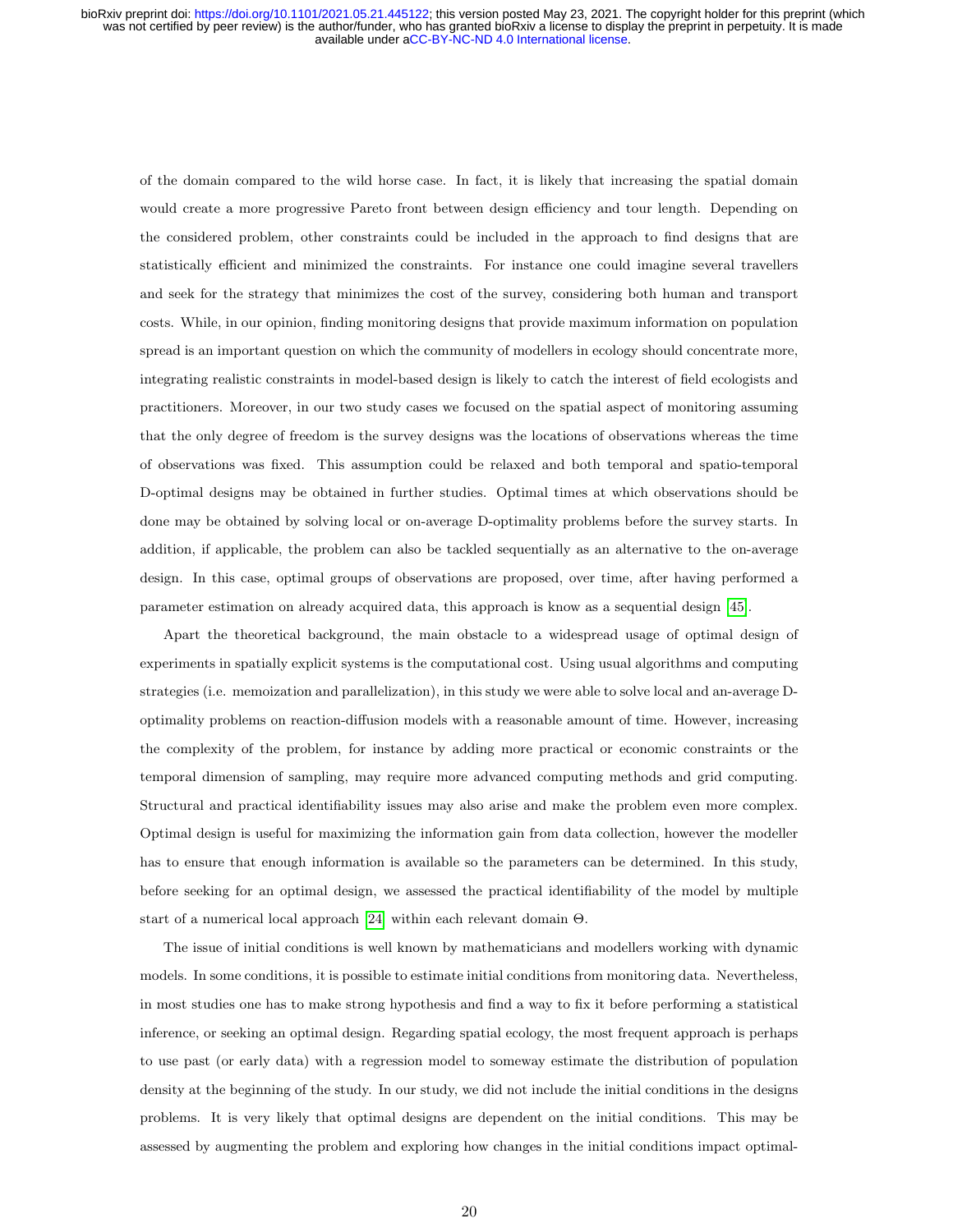designs. Yet, augmenting the problem for taking care of initial conditions has its limits. To cite in extenso [\[46\]](#page-24-7), it is "[a] very prospective direction [where] the infinite dimensional nature of the resulting parameter space is inherently associated with the ill-posedness which means that even low noise in the data may make the estimates extremely unstable.". The reader could refer to [\[47,](#page-24-8) [48\]](#page-24-9) for further information.

In this article we focus on the D criterion but there exist different criteria (e.g. different functions  $\phi(.)$ ) that can be applied to the information matrix. For example, one can seek to minimize the average variance of the estimates by minimizing the negative of the trace of the inverse of the Fisher information matrix (i.e. A-optimality). Here, we focused on the D criterion because (i) through the equivalence theorem [\[26\]](#page-23-0), we know that main classical criteria are linked in some ways (e.g.  $A$  and  $D$ ), (ii) the D criterion is invariant by reparameterization (e.g. helpful to control parameters positivity) and (iii) there exist variants of the D criterion that are useful for a variety of purposes. For instance, if one is interested in model selection, the  $D<sub>s</sub>$  criterion enable to focus the problem on the parameters of interest versus 'nuisance' parameters, hence being a a canonical criterion in nested model selection [\[49\]](#page-24-10). For more general purpose model selection in case of gaussian observations, the generalized DT criterion [\[50\]](#page-24-11) is a criterion that can be described as a normalized arithmetic mean of  $D$  criterions and  $L<sub>2</sub>$  distance between predictions, handling both optimal parameters estimation and model selection.

To finish with, the purpose of this article was to push the discussion on the statistical efficiency of experimental designs linked with spatial ecological models, as question that is yet seldom expressed this way. The main goal of a field ecologist is to sample 'as much as possible' within the constraints of its budgets (monetary and manpower), but this strategy can either fail to capture the essential information on the population or be very expensive. In addition to the numerous studies that had demonstrated that formalizing ecological processes into mathematical models and using them to analyze empirical data offers a mean for improving our understanding of populations spread, we hope this work points out that the difference between optimal and non-optimal monitoring can be significant in term of information gained, and thus that model-based design of ecological survey is a promising path that could also contribute to reduce environmental costs of samples collection, storage and processing.

Authors'contributions. All authors designed the numerical experiments and the overall framework. ML provided insight on ecological modeling, KAC provided fruitfull guidance on statistics, NP implemented the framework, ran the numerical experiments and provided focus on optimal design. All authors drafted, managed, reviewed and approved the manuscript.

Competing interests. The authors declare that they have no known competing financial interests or personal relationships that could have appeared to influence the work reported in this paper.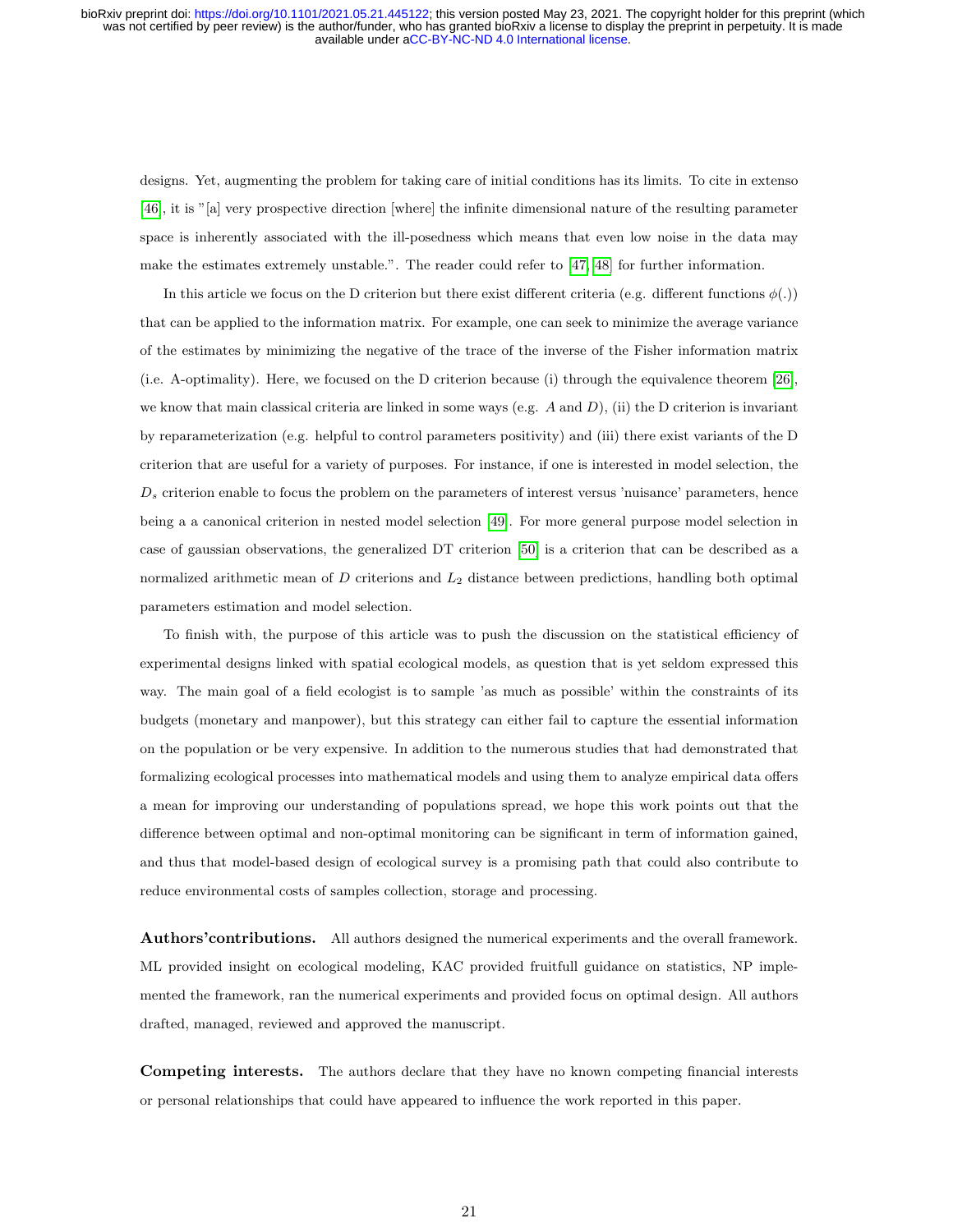Funding. The authors thank the ANR project "Clonix 2D" (ANR-18-CE32-0001), and its leader Solenn Stoeckel, for its financial support of this work.

Acknowledgements. The authors thank Jean-Sébastien Pierre, Jacques Baudry and Solenn Stoeckel for useful discussions about this work. The authors want to thank especially Professor Darius Uciński for a brief but very supportive discussion about an early version of this work.

## References

- <span id="page-21-0"></span>[1] Weinstein BG. A computer vision for animal ecology. Journal of Animal Ecology. 2018;87(3):533–545.
- <span id="page-21-1"></span>[2] Cliff OM, Saunders DL, Fitch R. Robotic ecology: Tracking small dynamic animals with an autonomous aerial vehicle. Science Robotics. 2018;3(23).
- <span id="page-21-2"></span>[3] Ucinski D. Optimal measurement methods for distributed parameter system identification. CRC press; 2004.
- <span id="page-21-3"></span>[4] Malebranche H. Simultaneous state and parameter estimation and location of sensors for distributed systems. 1988;19(8):1387–1405. Available from: <https://doi.org/10.1080/00207728808964045>.
- <span id="page-21-4"></span>[5] Sun NZ. Inverse Problems in Groundwater Modeling. Theory and Applications of Transport in Porous Media. Springer Netherlands; 1999. Available from: [https://www.springer.com/gp/book/](https://www.springer.com/gp/book/9780792329879) [9780792329879](https://www.springer.com/gp/book/9780792329879).
- <span id="page-21-5"></span>[6] Bellot B, Poggi S, Baudry J, Bourhis Y, Parisey N. Inferring ecological processes from population signatures: A simulation-based heuristic for the selection of sampling strategies. Ecological Modelling. 2018;385:12–25.
- <span id="page-21-6"></span>[7] Hooten MB, Wikle CK, Sheriff SL, Rushin JW. Optimal spatio-temporal hybrid sampling designs for ecological monitoring. Journal of Vegetation Science. 2009;20(4):639–649. Available from: [http:](http://onlinelibrary.wiley.com/doi/10.1111/j.1654-1103.2009.01040.x/full) [//onlinelibrary.wiley.com/doi/10.1111/j.1654-1103.2009.01040.x/full](http://onlinelibrary.wiley.com/doi/10.1111/j.1654-1103.2009.01040.x/full).
- <span id="page-21-7"></span>[8] Williams PJ, Hooten MB, Womble GG Jamie N a nd Esslinger, Bower MR. Monitoring dynamic spatio-temporal ecological processes optimal ly. Ecology. 2018;99(3):524–535. Available from: [https:](https://esajournals.onlinelibrary.wiley.com/doi/abs/10.1002/ecy.2 120) [//esajournals.onlinelibrary.wiley.com/doi/abs/10.1002/ecy.2120](https://esajournals.onlinelibrary.wiley.com/doi/abs/10.1002/ecy.2 120).
- <span id="page-21-8"></span>[9] Cook AR, Gibson GJ, Gilligan CA. Optimal observation times in experimental epidemic processes. Biometrics. 2008;64(3):860–868.
- <span id="page-21-9"></span>[10] Clark JS, Bjørnstad ON. Population time series: process variability, observation errors, missing values, lags, and hidden states. Ecology. 2004;85(11):3140–3150.
- <span id="page-21-10"></span>[11] Soubeyrand S, Roques L. Parameter estimation for reaction-diffusion models of biological invasions. Population Ecology. 2014 Apr;56(2):427–434. Available from: [http://link.springer.com/article/](http://link.springer.com/article/10.1007/s10144-013-0415-0) [10.1007/s10144-013-0415-0](http://link.springer.com/article/10.1007/s10144-013-0415-0).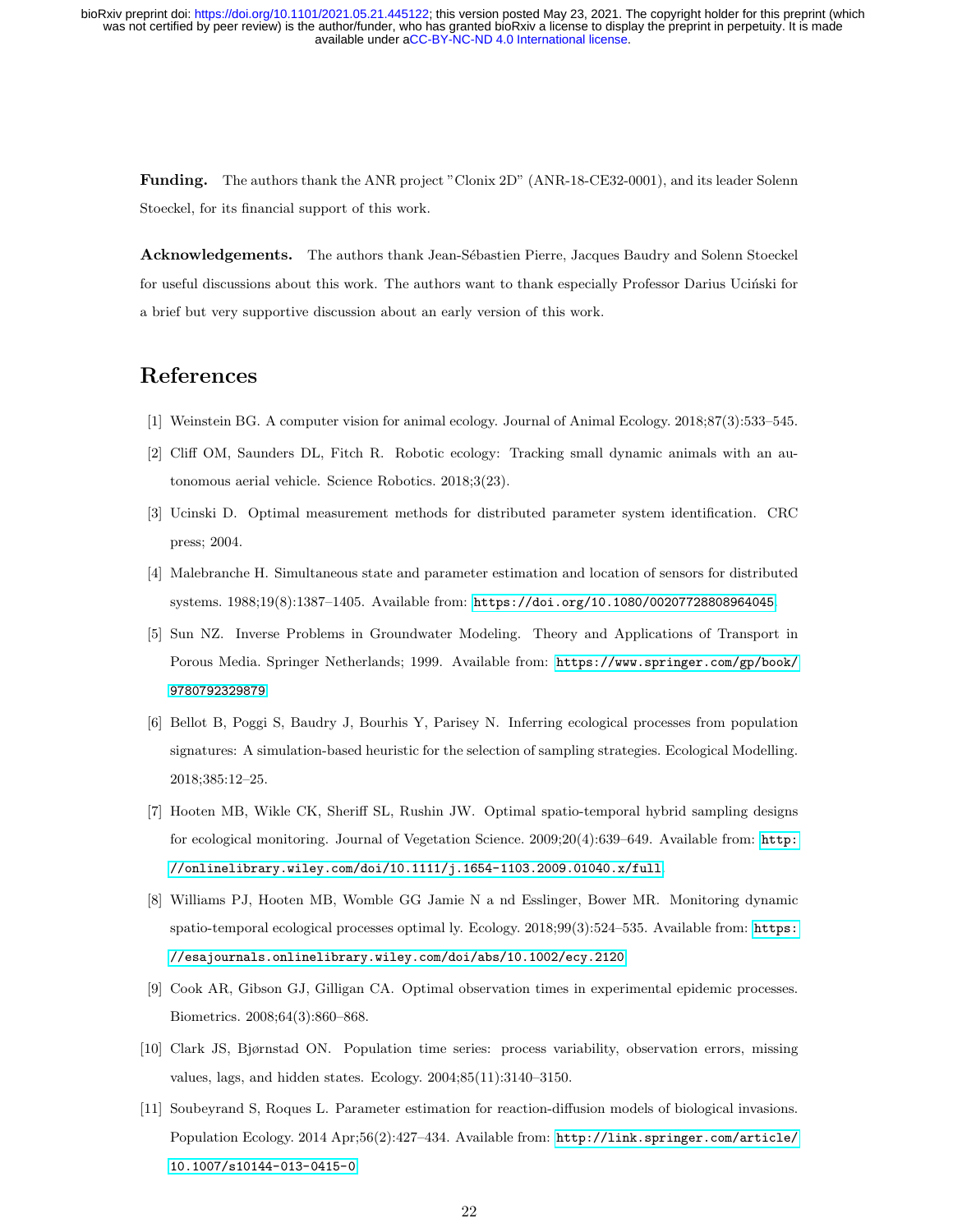- <span id="page-22-0"></span>[12] Wikle CK. Hierarchical models in environmental science. International Statistical Review. 2003;71(2):181–199.
- <span id="page-22-1"></span>[13] Parisey N, Bourhis Y, Roques L, Soubeyrand S, Ricci B, Poggi S. Rearranging agricultural landscapes towards habitat quality optimisation: In silico application to pest regulation. Ecological Complexity. 2016;Available from: <http://dx.doi.org/10.1016/j.ecocom.2016.07.003>.
- <span id="page-22-2"></span>[14] Roques L, Soubeyrand S, Rousselet J. A statistical-reaction–diffusion approach for analyzing expansion processes. Journal of Theoretical Biology. 2011;274(1):43–51.
- <span id="page-22-3"></span>[15] Roques L, Bonnefon O. Modelling population dynamics in realistic landscapes with linear elements: a mechanistic-statistical reaction-diffusion approach. PloS one. 2016;11(3).
- <span id="page-22-4"></span>[16] Abboud C, Bonnefon O, Parent E, Soubeyrand S. Dating and localizing an invasion from postintroduction data and a coupled reaction–diffusion–absorption model. Journal of mathematical biology. 2019;79(2):765–789.
- <span id="page-22-5"></span>[17] Louvrier J, Papaïx J, Duchamp C, Gimenez O. A mechanistic–statistical species distribution model to explain and forecast wolf (Canis lupus) colonization in South-Eastern France. Spatial Statistics. 2020;36:100428.
- <span id="page-22-6"></span>[18] Beeton NJ, Johnson CN. Modelling horse management in the Australian Alps. Ecological Management & Restoration. 2019;20(1):57–62. Available from: [https://onlinelibrary.wiley.com/doi/](https://onlinelibrary.wiley.com/doi/abs/10.1111/emr.12350) [abs/10.1111/emr.12350](https://onlinelibrary.wiley.com/doi/abs/10.1111/emr.12350).
- <span id="page-22-7"></span>[19] Fornberg B, Sloan DM. A review of pseudospectral methods for solving partial differential equations. Acta Numerica. 1994 Jan;3:203–267. Available from: [https://www.cambridge.org/core/journals/acta-numerica/article/](https://www.cambridge.org/core/journals/acta-numerica/article/a-review-of-pseudospectral-methods-for-solving-partial-differential-equations/E921CA187B5F35E0BEF9ACAA285C083B) [a-review-of-pseudospectral-methods-for-solving-partial-differential-equations/](https://www.cambridge.org/core/journals/acta-numerica/article/a-review-of-pseudospectral-methods-for-solving-partial-differential-equations/E921CA187B5F35E0BEF9ACAA285C083B) [E921CA187B5F35E0BEF9ACAA285C083B](https://www.cambridge.org/core/journals/acta-numerica/article/a-review-of-pseudospectral-methods-for-solving-partial-differential-equations/E921CA187B5F35E0BEF9ACAA285C083B).
- <span id="page-22-8"></span>[20] Hundsdorfer W, Verwer J. Numerical Solution of Time-Dependent Advection-Diffusion-Reaction Equations. vol. 33 of Springer Series in Computational Mathematics. Berlin, Heidelberg: Springer Berlin Heidelberg; 2003. Available from: <http://link.springer.com/10.1007/978-3-662-09017-6>.
- <span id="page-22-10"></span><span id="page-22-9"></span>[21] Fisher RA. The design of experiments. 1935. Edinburgh: Oliver and Boyd; 1935.
- [22] Silvey S. Optimal design: an introduction to the theory for parameter estimation. vol. 1. Springer Science & Business Media; 2013.
- <span id="page-22-12"></span><span id="page-22-11"></span>[23] Atkinson AC, Donev A, Tobias R. Optimum Experimental Designs, With SAS. OUP Oxford; 2007.
- <span id="page-22-13"></span>[24] Walter E, Pronzato L. Identification of parametric models from experimental data. Springer; 1997.
- [25] Lehmann EL, Casella G. Theory of Point Estimation. 2nd ed. Springer Texts in Statistics. New York: Springer-Verlag; 1998. Available from: <https://www.springer.com/br/book/9780387985022>.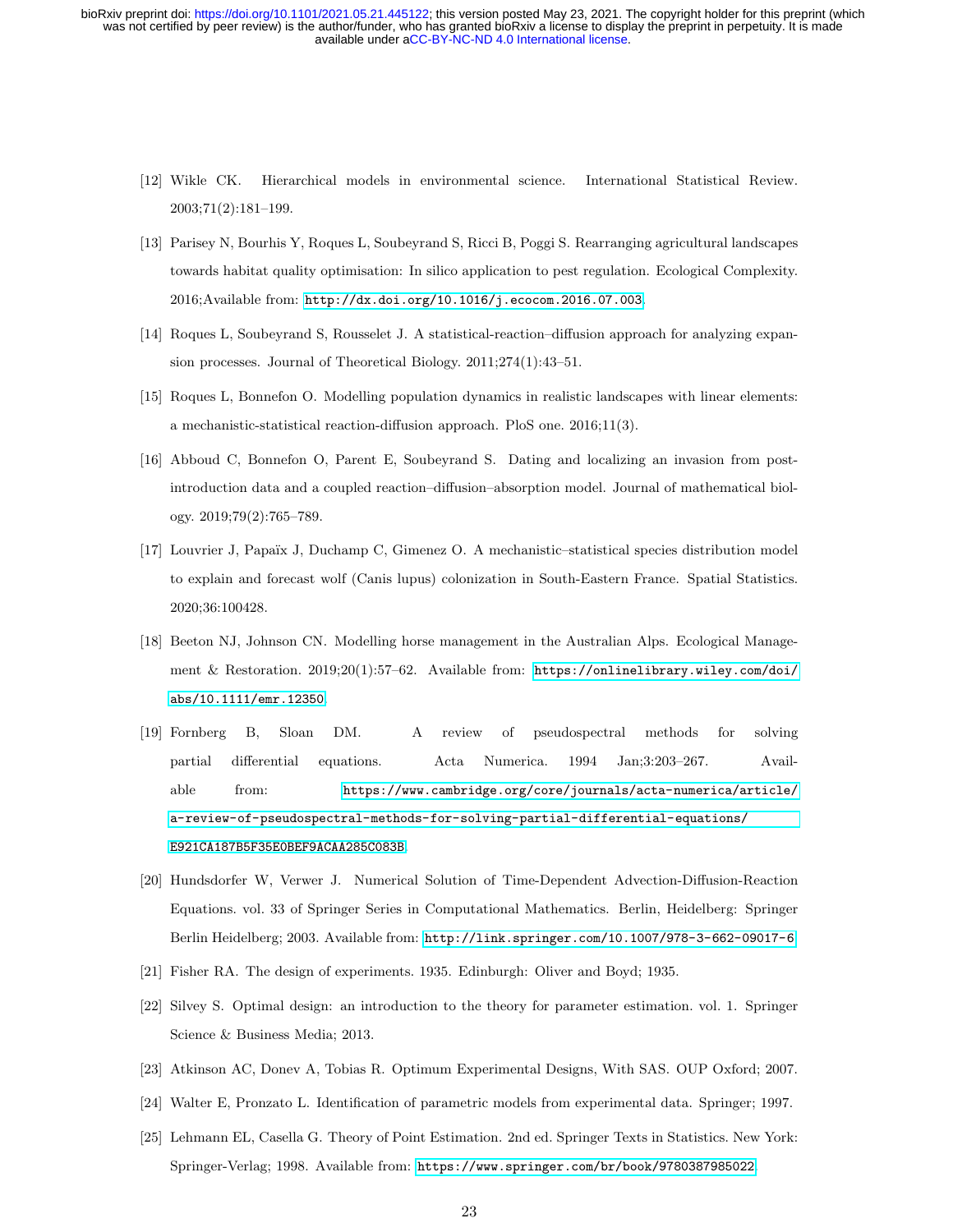- <span id="page-23-0"></span>[26] Kiefer J. General Equivalence Theory for Optimum Designs (Approximate Theory). The Annals of Statistics. 1974;2(5):849–879. Available from: <http://www.jstor.org/stable/2958055>.
- <span id="page-23-1"></span>[27] Atkinson AC, Fedorov VV, Herzberg AM, Zhang R. Elemental information matrices and optimal experimental design for generalized regression models. Journal of Statistical Planning and Inference. 2014 Jan;144:81–91. Available from: [http://www.sciencedirect.com/science/article/pii/](http://www.sciencedirect.com/science/article/pii/S0378375812003060) [S0378375812003060](http://www.sciencedirect.com/science/article/pii/S0378375812003060).
- <span id="page-23-2"></span>[28] Marrec R, Badenhausser I, Bretagnolle V, Börger L, Roncoroni M, Guillon N, et al. Crop succession and habitat preferences drive the distribution and abundance of carabid beetles in an agricultural landscape. Agriculture, Ecosystems & Environment. 2015 Jan;199:282–289. Available from: [http:](http://www.sciencedirect.com/science/article/pii/S016788091400468X) [//www.sciencedirect.com/science/article/pii/S016788091400468X](http://www.sciencedirect.com/science/article/pii/S016788091400468X).
- <span id="page-23-3"></span>[29] Cairns. Feral Horses in the Australian Alps: the Design and Analysis of Surveys Conducted in April-May, 2014. G.E. & S.C. Cairns Consulting Pty. Ltd.; 2014.
- <span id="page-23-4"></span>[30] Ucinski D, YangQuan Chen. Time-Optimal Path Planning of Moving Sensors for Par ameter Estimation of Distributed Systems. In: Proceedings of the 44th IEEE Conference on Decision a nd Control; 2005. p. 5257–5262.
- <span id="page-23-5"></span>[31] Murdoch DJ, Chow ED. A Graphical Display of Large Correlation Matrices. The American Statistician. 1996;50(2):178–180.
- <span id="page-23-6"></span>[32] Rosenkrantz D, Stearns R, Lewis I P. An Analysis of Several Heuristics for the Traveling Sa lesman Problem. SIAM Journal on Computing. 1977 Sep;6(3):563–581. Available from: [https://epubs.](https://epubs.siam.org/doi/10.1137/0206041) [siam.org/doi/10.1137/0206041](https://epubs.siam.org/doi/10.1137/0206041).
- <span id="page-23-8"></span><span id="page-23-7"></span>[33] Dantzig GB. Linear Programming and Extensions; 1963.
- [34] Sheftel H, Shoval O, Mayo A, Alon U. The geometry of the Pareto front in biological phenotype space. Ecology and Evolution. 2013;3(6):1471–1483. Available from: [https://onlinelibrary.wiley.com/](https://onlinelibrary.wiley.com/doi/abs/10.1002/ece3.528) [doi/abs/10.1002/ece3.528](https://onlinelibrary.wiley.com/doi/abs/10.1002/ece3.528).
- <span id="page-23-9"></span>[35] Pronzato L, M¨uller WG. Design of computer experiments: space filling and beyond. Statistics and Computing. 2012 May;22(3):681–701. Available from: [https://doi.org/10.1007/](https://doi.org/10.1007/s11222-011-9242-3) [s11222-011-9242-3](https://doi.org/10.1007/s11222-011-9242-3).
- <span id="page-23-10"></span>[36] Michie D. "Memo" Functions and Machine Learning. Nature. 1968 Apr;218(5136):19. Available from: <https://www.nature.com/articles/218019a0>.
- <span id="page-23-11"></span>[37] Fedorov VV. Theory Of Optimal Experiments. Elsevier; 1972.
- <span id="page-23-12"></span>[38] R Core Team. R: A Language and Environment for Statistical Computing. Vienna, Austria; 2019. Available from: <http://www.R-project.org/>.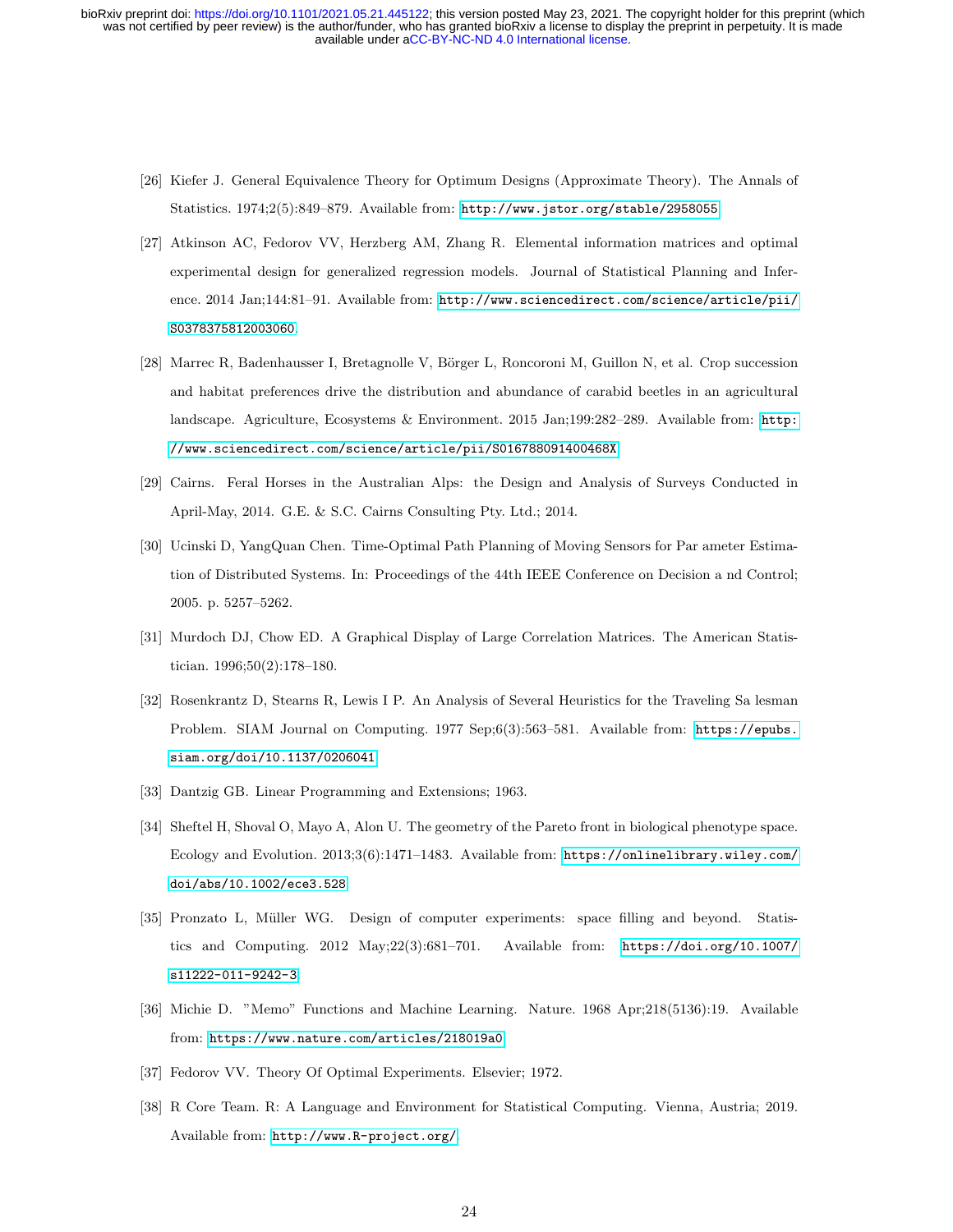- <span id="page-24-0"></span>[39] Soetaert K, Petzoldt T, Setzer R. Solving Differential Equations in R: Package deSolve. Journal of Statistical Software, Articles. 2010;33(9):1–25. Available from: [https://www.jstatsoft.org/v033/](https://www.jstatsoft.org/v033/i09) [i09](https://www.jstatsoft.org/v033/i09).
- <span id="page-24-1"></span>[40] Emmons HW. The numerical solution of partial differential equations. Quart Appl Math. 1944;2(3):173–195. Available from: [https://www.ams.org/qam/1944-02-03/](https://www.ams.org/qam/1944-02-03/S0033-569X-1944-10680-3/) [S0033-569X-1944-10680-3/](https://www.ams.org/qam/1944-02-03/S0033-569X-1944-10680-3/).
- <span id="page-24-2"></span>[41] Bourhis Y, Bell JR, van den Bosch F, Milne AE. Artificial neural networks for monitoring network optimisation—a practical example using a national insect survey. Environmental Modelling & Software. 2021;135:104925.
- <span id="page-24-3"></span>[42] Steiert B, Raue A, Timmer J, Kreut z C. Experimental Design for Parameter Estimation of Gene Regulatory Networks. PLOS ONE. 2012;7(7):e40052. Available from: [https://journals.plos.org/](https://journals.plos.org/plosone/article?id=10.1371/journal.pone .0040052) [plosone/article?id=10.1371/journal.pone.0040052](https://journals.plos.org/plosone/article?id=10.1371/journal.pone .0040052).
- <span id="page-24-4"></span>[43] Nichols JD, Williams BK. Monitoring for conservation. Trends in ecology & evolution. 2006;21(12):668–673.
- <span id="page-24-5"></span>[44] Lindenmayer DB, Likens GE. The science and application of ecological monitoring. Biological conservation. 2010;143(6):1317–1328.
- <span id="page-24-6"></span>[45] Chernoff H. Sequential Design of Experiments. The Annals of Mathematical Statistics. 1959;30(3):755–770. Available from: <http://projecteuclid.org/euclid.aoms/1177706205>.
- <span id="page-24-7"></span>[46] Ucinski D. Optimum experimental design for infinite dimensional inverse problems. In: Proc. of Workshop on Design of Experiments : New Challenges; 2018. .
- <span id="page-24-8"></span>[47] Alexanderian A, Petra N, Stadler G, Gha ttas O. A-Optimal Design of Experiments for Infinite-Dimension al Bayesian Linear Inverse Problems with Regularized  $\ell_0$ -Sparsification. SIAM Journal on Scientific Computing. 2014 Jan;36(5):A2122–A2148. Available from: [http://epubs.siam.org/doi/](http://epubs.siam.org/doi/10.1137/130933381) [10.1137/130933381](http://epubs.siam.org/doi/10.1137/130933381).
- <span id="page-24-9"></span>[48] Alexanderian A, Petra N, Stadler G, Gha ttas O. A fast and scalable method for A-optimal design of experiment s for infinite-dimensional Bayesian nonlinear inverse problems. SIAM Journal on Scientific Computing. 2016;38(1):A243–A272.
- <span id="page-24-10"></span>[49] Atkinson AC, Cox DR. Planning Experiments for Discriminating Between Models. Journal of the Royal Statistical Society Series B (Methodolo gical). 1974;36(3):321–348. Available from: [https:](https://www.jstor.org/stable/2984923) [//www.jstor.org/stable/2984923](https://www.jstor.org/stable/2984923).
- <span id="page-24-11"></span>[50] Atkinson AC. DT-optimum designs for model discrimination and parameter estimation. Journal of Statistical Planning and Inference. 2008 Jan;138(1):56–64. Available from: [http://www.](http://www.sciencedirect.com/science/article/pii/S0378375807001954) [sciencedirect.com/science/article/pii/S0378375807001954](http://www.sciencedirect.com/science/article/pii/S0378375807001954).